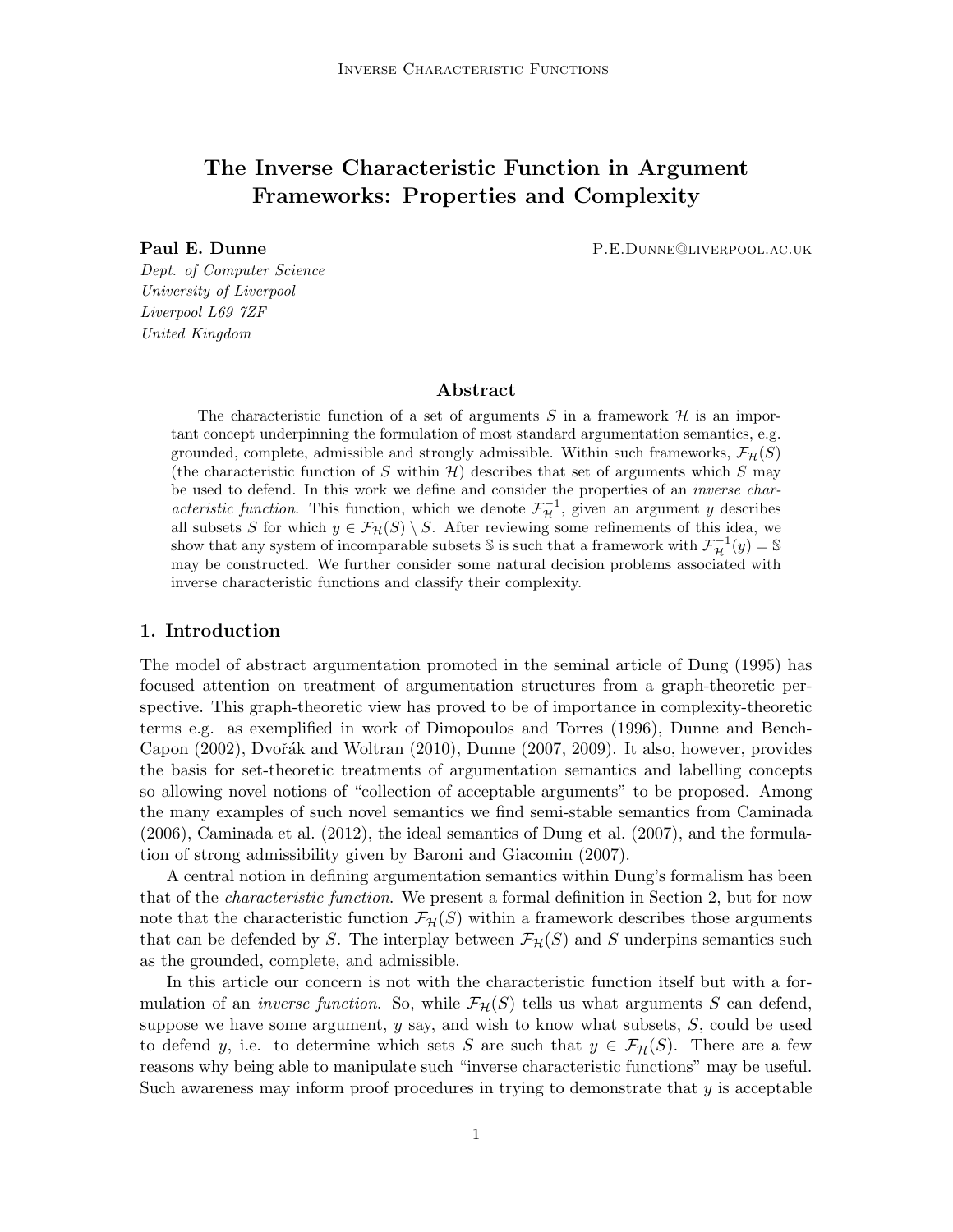under some semantics. For if we know that  $y \in \mathcal{F}_{\mathcal{H}}(S)$  we can concentrate on demonstrating the acceptability of S in order to prove that  $y$  is acceptable. Thus an awareness of which subsets belong to those within the inverse characteristic function of y suggests an informal "back-tracking" procedure: in trying to establish  $y$  under some semantics, choose S with  $y \in \mathcal{F}_{\mathcal{H}}(S)$  then try to establish the validity of arguments in S, i.e. for each  $z \in S$ select some  $S_z$  for which  $z \in \mathcal{F}_{\mathcal{H}}(S_z)$ . Furthermore, faced with a number of alternatives  $\{S_1,\ldots,S_r\}$  for which  $y \in \mathcal{F}_{\mathcal{H}}(S_i)$  we can try to capture notions of "best" sets (e.g. as having smallest cardinality; or the smallest number of distinct attackers, etc).

In this paper, after presenting technical preliminaries in Section 2 together with divers formulations of the notion of inverse characteristic function, we then review properties of our formulation in Section 3.

In particular we show that given any incomparable system of subsets, S it is possible to construct a framework,  $\mathcal{H}$ , for which the inverse characteristic function of y contains precisely the sets in S. We extend this construction completely to characterize those systems, S, (whether incomparable or not) for which an AF having exactly the sets in S as the inverse characteristic function of a given argument can be built. An interesting side-effect of this characterization is rephrasing through a class of propositional logic functions. We denote this class by  $C_n$ . Not only are *monotone* Boolean functions,  $M_n$ , a strict subset of  $C_n$  there are, in addition,  $n$ -argument propositional functions not contained within it. We explore this class and its properties in greater depth within Section 4.

Some natural decision problems arising with inverse characteristic functions and their complexity are considered in Section 5 with conclusions reported in Section 6.

### 2. Preliminaries

We briefly restate some of the basic concepts in formal argumentation theory restricting to finite argumentation frameworks.

**Definition 1.** An argumentation framework (AF) is a pair  $\mathcal{H} = (\mathcal{X}, \mathcal{A})$  where X is a finite set of entities called arguments and A is a binary relation on X. For any  $p, q \in \mathcal{X}$  we say that p attacks q if  $\langle p, q \rangle \in \mathcal{A}$ .

**Definition 2.** Let  $\mathcal{H} = (\mathcal{X}, \mathcal{A})$  be an argumentation framework and x an argument in X. We define  $\{x\}^+$  to be the set of arguments that are attacked by x and  $\{x\}^-$  as the set which attack x. The forms  $\{x\}^+$  and  $\{x\}^-$  are extended to sets of arguments S by defining  $S^+$ as the union over all arguments  $x \in S$  of  $\{x\}^+$  with  $S^-$  defined in an analogous style. The notation  $\nu(x)$  is used for  $\{x\}^+\cup\{x\}^-$ . A subset S of X is said to be conflict-free if  $S \cap S^+ = \emptyset$ . A subset S is said to defend x if  $\{x\}^- \subseteq S^+$ . The characteristic function  $\mathcal{F}_{\mathcal{H}}: 2^{\mathcal{X}} \to 2^{\mathcal{X}}$  is defined as  $\mathcal{F}_{\mathcal{H}}(S) = \{x \mid S \text{ depends } x\}.$ 

**Definition 3.** Let  $\mathcal{H} = (\mathcal{X}, \mathcal{A})$  be an argumentation framework. A subset S of the arguments is said to be:

- an admissible set if S is conflict-free and  $S \subseteq \mathcal{F}_{\mathcal{H}}(S)$
- a complete extension if S is conflict-free and  $S = \mathcal{F}_{\mathcal{H}}(S)$
- a grounded extension if S is the smallest  $(w.r.t. \subset)$  complete extension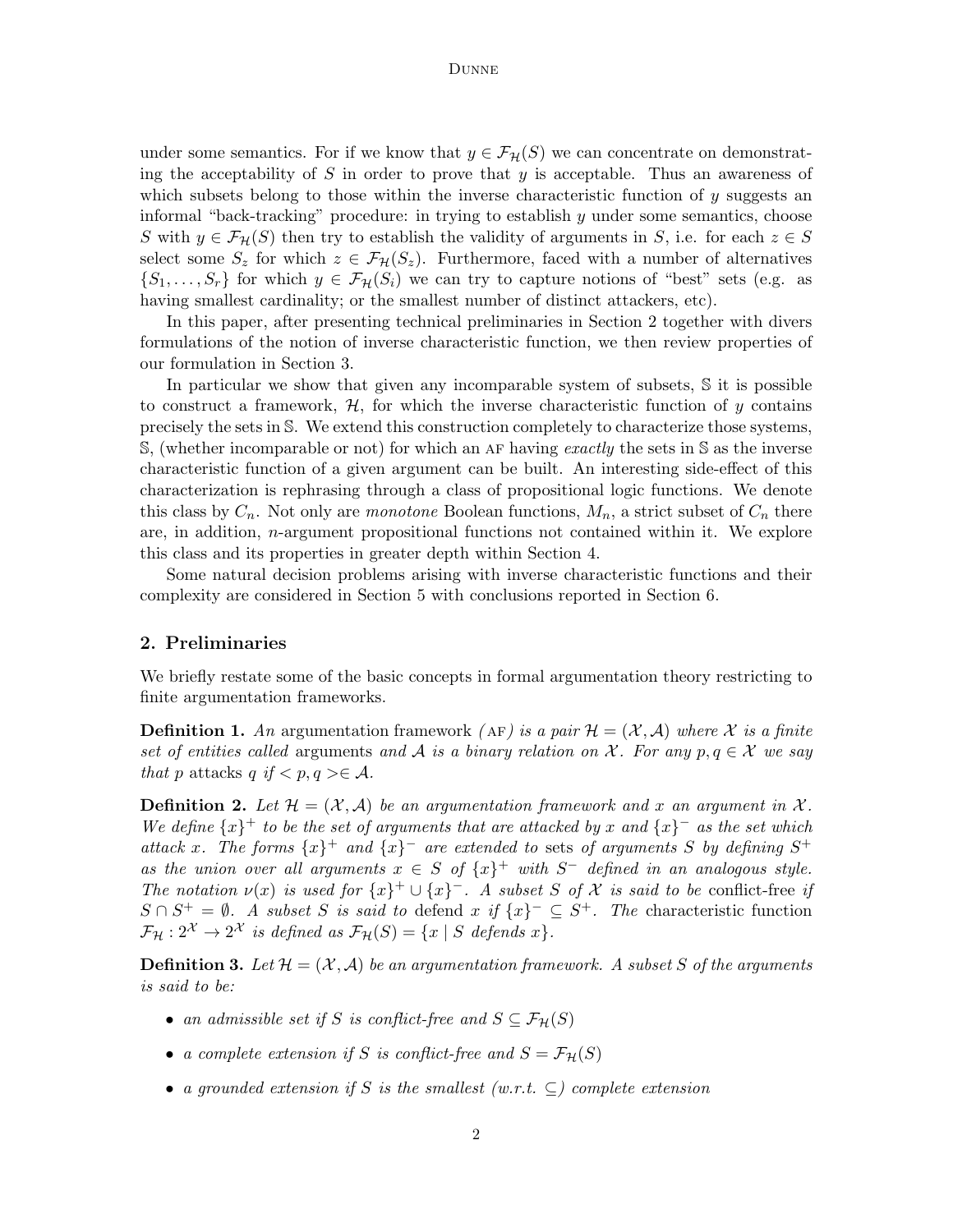- a preferred extension if S is a maximal  $(w.r.t. \subseteq)$  complete extension
- a strongly admissible set if S is admissible and for each  $y \in S$ , there is a strongly admissible subset T of  $S \setminus \{y\}$  for which  $y \in \mathcal{F}_{\mathcal{H}}(T)$ .

The notion of strong admissibility was originally presented by Baroni and Giacomin (2007). The structure given in Definition 3 is an equivalent formulated by Caminada (2014) and has been used in exploring computational and complexity issues relating to strong admissibility, e.g. Caminada and Dunne (2019b, 2019a).

We adopt the following notational conventions. Given an underlying set  $\mathcal{X}$ , we use upper case Roman letters, e.g.  $S, T$ , etc. for an arbitrary subset of  $X$ , and lower case Roman letters, x, y, z, etc. for arbitrary members of X. The notation  $2^{\mathcal{X}}$  is used for the set of all subsets (sometimes referred to as the *powerset*) of  $\mathcal{X}$ , with  $\mathbb{S}$ ,  $\mathbb{T}$  etc. denoting subsets of  $2^{\mathcal{X}}$ . Thus, in this latter case, S is a set of subsets. We note the difference between  $\mathbb{S} = \emptyset$ and  $\mathcal{S} = \{\emptyset\}$  the former being the collection containing no sets whatsoever and the latter being the system whose only element is the empty set.

Semantics prescribe criteria to be satisfied by subsets of X in  $\mathcal{H}(\mathcal{X}, \mathcal{A})$ . We use

 $\sigma(\mathcal{H}) = \{ S \subseteq \mathcal{X} : S \text{ satisfies the criteria described by } \sigma \}$ 

Referring to  $cf(\mathcal{H})$  and  $adm(\mathcal{H})$  in the cases of conflict-free and admissible sets of  $\mathcal{H}$ .

The principal object of interest in the present paper is the idea of inverse characteristic function.

We start with the most general definition in Definition 4 and then look at how this can be refined.

**Definition 4.** Given  $y \in \mathcal{X}$  and  $\mathcal{H}$  the inverse characteristic function of y with respect to  ${\mathcal H}$  is denoted  ${\mathcal F}_{\mathcal H}^{-1}(y)$  and consists of the subset of  $2^{{\mathcal X}\setminus\{y\}}$  for which

$$
S \in \mathcal{F}^{-1}_{\mathcal{H}}(y) \quad \Leftrightarrow \quad y \in \mathcal{F}_{\mathcal{H}}(S) \setminus S
$$

*i.e.*  $\forall x \in \{y\}^ x \in S^+$ 

Notice that Definition 4 places no restrictions on  $S$ . In this formulation,  $S$  is required to be neither admissible nor even conflict-free. When the characteristic function,  $\mathcal{F}_{\mathcal{H}}$  is applied in practice, e.g. in specifying various semantic criteria such as admissible or complete sets, the domain of  $\mathcal{F}_{\mathcal{H}}$  is often restricted to those S which are conflict-free. It is, therefore, sensible to limit  $\mathcal{F}_{\mathcal{H}}^{-1}$  using some basic variants each of which can be tuned to individual semantic criteria.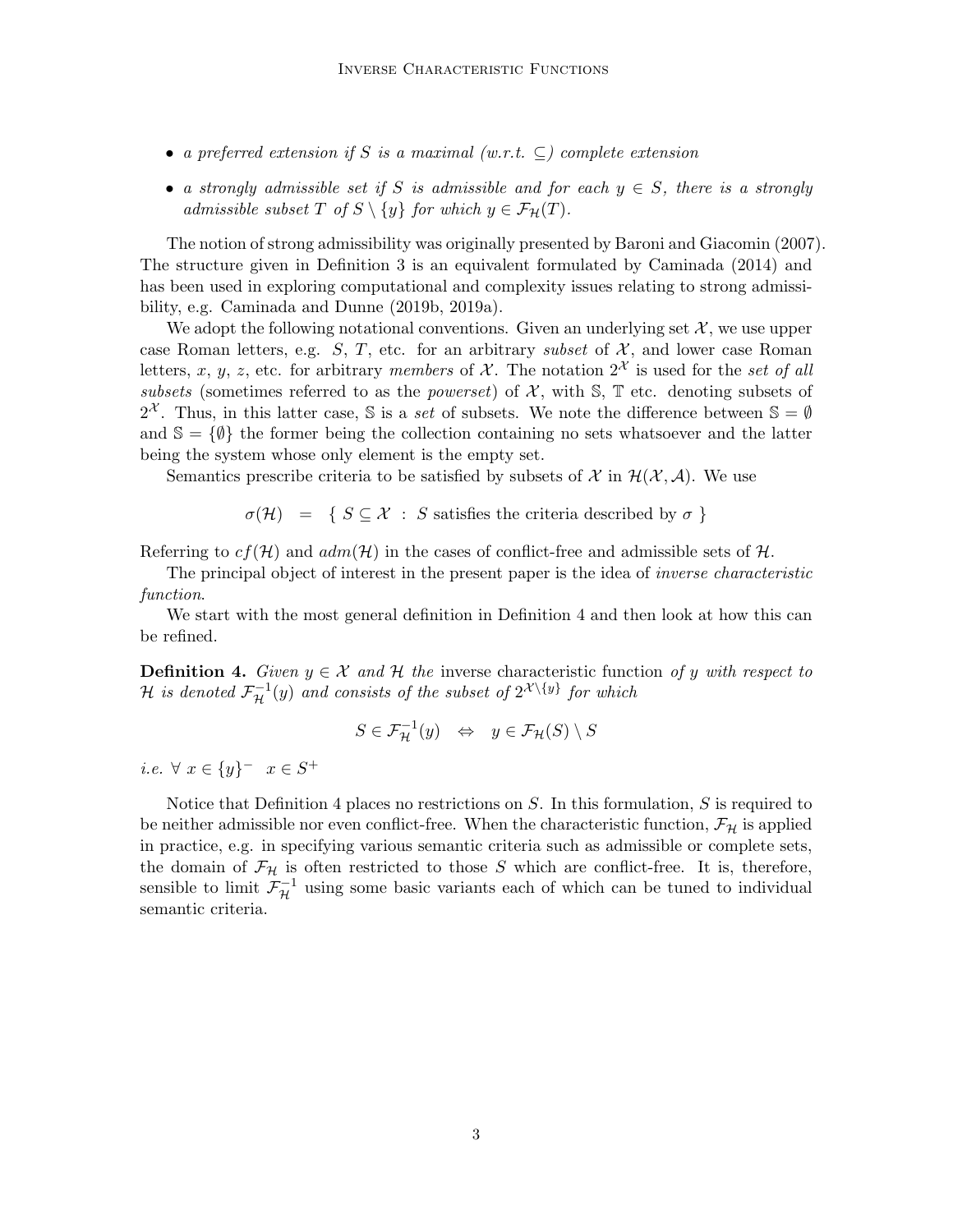**Definition 5.** For  $y \in \mathcal{X}$  and  $\mathcal{H}$ ,

a.  $\mathcal{F}_{\mathcal{H},\sigma}^{-1}(y)$  (called the  $\sigma$ -inverse characteristic function) is formed by the subset of  $2^{\mathcal{X}\setminus\{y\}}$ for which

$$
S \in \mathcal{F}_{\mathcal{H},\sigma}^{-1}(y) \iff y \in \mathcal{F}_{\mathcal{H}}(S) \setminus S \text{ and } S \cup \{y\} \in \sigma(\mathcal{H})
$$

b.  $F_{\mathcal{H},\sigma}^{-1}(y)$  (the minimal  $\sigma$ -inverse characteristic function) has

$$
S \in \mathcal{F}_{\mathcal{H},\sigma}^{-1}(y) \iff S \in \mathcal{F}_{\mathcal{H},\sigma}^{-1}(y) \text{ and for every } T \subset S, T \notin \mathcal{F}_{\mathcal{H},\sigma}^{-1}(y)
$$

c.  $\mathbb{F}_{\mathcal{H},\sigma}^{-1}(y)$  (the maximal  $\sigma$ -inverse characteristic function) has

$$
S \in \mathbb{F}_{\mathcal{H},\sigma}^{-1}(y) \iff S \in \mathcal{F}_{\mathcal{H},\sigma}^{-1}(y) \text{ and for every } T \supset S, T \notin \mathcal{F}_{\mathcal{H},\sigma}^{-1}(y)
$$

It is, of course, easily seen that

$$
\mathcal{F}_{\mathcal{H},adm}^{-1}(y) \subseteq \mathcal{F}_{\mathcal{H},adm}^{-1}(y) \subseteq \mathcal{F}_{\mathcal{H},cf}^{-1}(y) \subseteq \mathcal{F}_{\mathcal{H}}^{-1}(y)
$$

We do not, necessarily, have  $\overline{F}_{\mathcal{H},adm}^{-1}(y) \subseteq \overline{F}_{\mathcal{H},cf}^{-1}(y)$ . Consider the system in Figure 1 with

 $\mathcal{X} = \{u, v, x, y, z\}$  and  $\mathcal{A} = \{< v, z >, < z, x >, < x, u >, < u, y > \}.$ 

$$
\bigcirc \qquad \qquad \searrow \qquad \searrow \qquad \searrow \qquad \searrow \qquad \searrow \qquad \searrow \qquad \searrow \qquad \searrow \qquad \searrow
$$
\n
$$
\text{Figure 1: } F^{-1}_{\mathcal{H},\text{adm}}(y) \nsubseteq F^{-1}_{\mathcal{H},cf}(y).
$$

In this  $\{x\} \in \mathcal{F}^{-1}_{\mathcal{H},cf}(y)$ :  $y \in \mathcal{F}_{\mathcal{H}}(\{x\})$ ,  $\{x,y\} \in cf(\mathcal{H})$  but the set  $\{x,y\} \notin adm(\mathcal{H})$ since there is no defence to the attack on x from z, hence  $\{x\} \notin \mathcal{F}_{\mathcal{H},adm}^{-1}(y)$ . A minimal set in  $\overline{F}_{\mathcal{H},adm}^{-1}(y)$  is  $\{v,x\}$ , however, although a member of  $\mathcal{F}_{\mathcal{H},cf}^{-1}(y)$  it is not a minimal such element.

We further note the condition  $S \cup \{y\} \in \sigma(\mathcal{H})$  instead of  $S \in \sigma(\mathcal{H})$ . For semantics such as conflict-freeness or strong admissibility

$$
y \in \mathcal{F}_{\mathcal{H}}(S)
$$
 and  $S \cup \{y\} \in \sigma(\mathcal{H}) \Rightarrow S \in \sigma(\mathcal{H})$ 

This, however, is not true of admissibility. For example, suppose we have a single argument,  $\{z\}$  attacked by  $\{w\}$ . The set  $\{z\}$  is not admissible. Now consider the case (still with  $\langle w, z \rangle \in \mathcal{A}$ ) where  $\{ \langle z, x \rangle, \langle z, y \rangle, \langle z, y \rangle \}$  are in the set of attacks A (no other arguments or attacks being present). In this configuration  $\{z\} \in \mathcal{F}_{\mathcal{H},adm}^{-1}(y)$ : the set  $\{z, y\}$  is admissible (although not strongly admissible) since y now provides a defence to the attack on  $z$  from  $w$ .

The implication

$$
S \in \sigma(\mathcal{H}) \quad \text{and} \quad y \in \mathcal{F}_{\mathcal{H}}(S) \quad \Rightarrow \quad S \cup \{y\} \in \sigma(\mathcal{H})
$$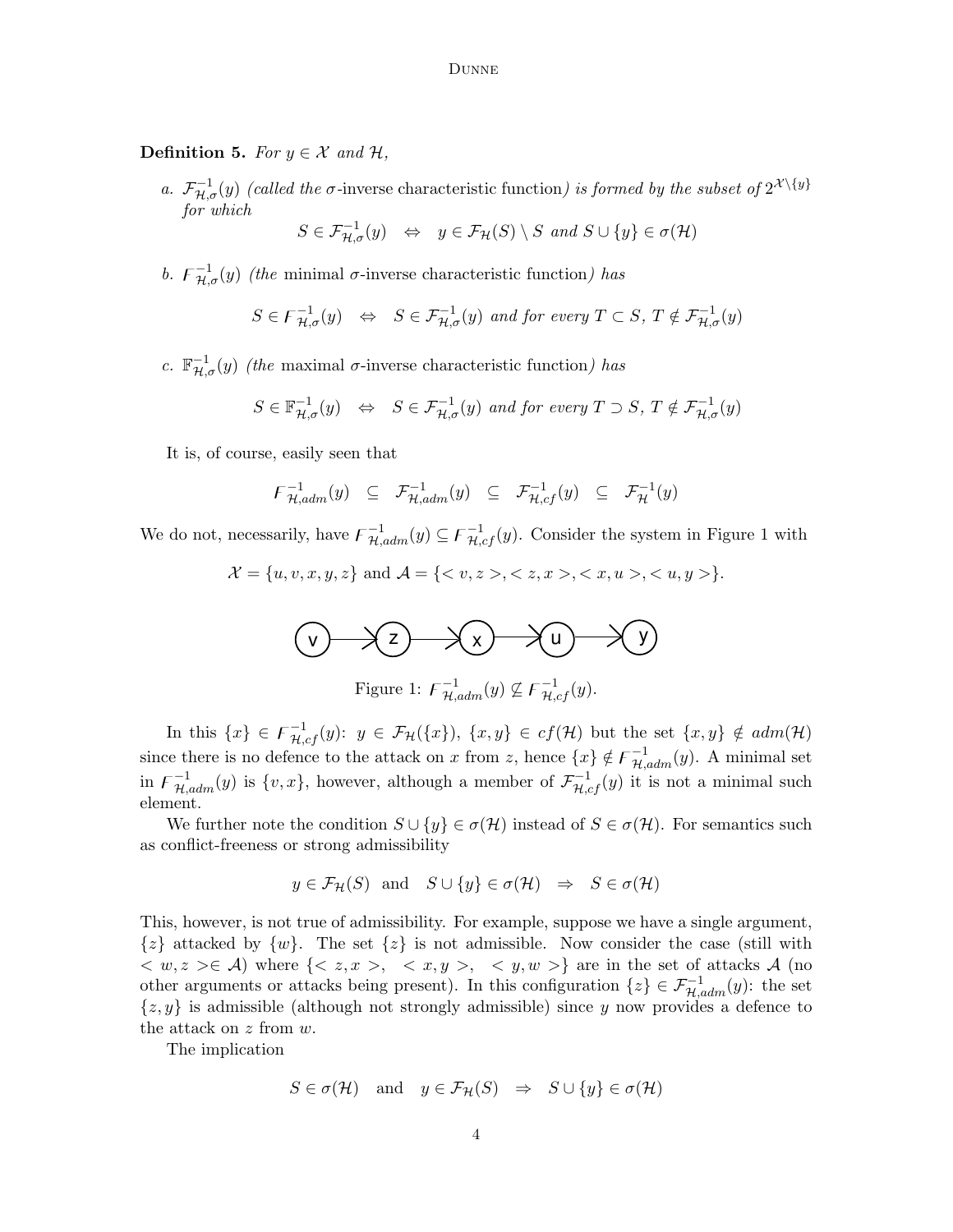will not always hold. Take the case  $\sigma = cf$  and an AF in which  $\{p,q\} \in cf(\mathcal{H})$ , with no argument that attacks y and y attacking p. In this example  $y \in \mathcal{F}_{\mathcal{H}}(\{p,q\})$  (y has no attackers and so is acceptable to every subset of arguments). The set  $\{p, q, y\}$  is, however, not conflict-free (hence neither strongly admissible nor admissible).

A concept we will use particularly in Section 5 is that of the standard translation of a formula in CNF to an AF.

**Definition 6.** Let  $\varphi(x_1, \ldots, x_n)$  be a propositional formula in conjunctive normal form (CNF) having clauses  $\{C_1, C_2, \ldots, C_m\}$  each  $C_j$  being a disjunction of literals  $(x_i \text{ or } \neg x_i)$ drawn from  $\{x_1, \ldots, x_n\}$ .

The standard translation of  $\varphi$  to an AF is the framework  $\mathcal{H}_{\varphi}$  with  $2n+m+1$  arguments  $\mathcal{X}_{\varphi}$  given by

$$
\mathcal{X}_{\varphi} = \{ x_i, \neg x_i \; : \; 1 \leq i \leq n \} \cup \{ C_j \; : \; 1 \leq j \leq m \} \cup \{ \varphi \}
$$

and attacks,  $A_{\varphi}$  formed as

$$
\begin{aligned}\n\{ & < x_i, \neg x_i > , < \neg x_i, x_i > : 1 \leq i \leq n\} \\
\{ & < x_i, C_j > : x_i \text{ is a literal in } C_j\} \\
\{ & < \neg x_i, C_j > : \neg x_i \text{ is a literal in } C_j\} \\
\{ & < C_j, \varphi > : 1 \leq j \leq m\}\n\end{aligned}
$$

With some very minor variations the standard translation was introduced by Dimopoulos and Torres (1996) and used to demonstrate that deciding if a given argument belonged to any admissible set was NP–complete. Specifically, in the form given in Definition 6: there is an admissible set containing  $\varphi$  if and only if  $\varphi(x_1, x_2, \ldots, x_n)$  is satisfiable.

Variants of the standard translation underpin many complexity-theoretic constructions in argumentation, e.g. Dunne and Bench-Capon (2002), Dvorak and Woltran (2010), Dunne (2007, 2009). A summary may be found in the article (Dunne & Wooldridge, 2009, Chapter 5).

### 3. Properties of the Inverse Characteristic Function

We first consider for which collections of subsets,  $\mathcal{S}$ , we can construct an AF,  $\mathcal{H}$ , with  $\bar{F}_{H,cf}^{-1}(y) = \mathbb{S}$ . It turns out that we can do so for any collection of incomparable sets. It is, of course, self-evident that should S be incomparable, that is for all  $(S,T) \in \mathbb{S} \times \mathbb{S}$  if  $S \subseteq T$ then  $S = T$ , then every  $S \in \mathbb{S}$  is minimal with respect to  $\subseteq$ .

Before presenting this construction we first show that an "upward closure" condition must be met by any  $\mathbb{S}$  satisfying  $\mathbb{S} = \mathcal{F}_{\mathcal{H}}^{-1}(y)$ . Formally

**Lemma 1.** Given an AF,  $\mathcal{H}(\mathcal{X}, \mathcal{A})$  and  $y \in \mathcal{X}$  if  $\mathbb{S} = \mathcal{F}_{\mathcal{H}}^{-1}(y)$  then for all  $S \in \mathbb{S}$  and  $T \subseteq \mathcal{X} \setminus \{y\}, S \cup T \in \mathbb{S}.$ 

*Proof.* By definition,  $S \in \mathcal{F}_{\mathcal{H}}^{-1}(y)$  if

$$
\forall \ z \in \{y\}^- \ z \in S^+
$$

We thus have from  $z \in S^+$  that  $z \in (S \cup T)^+$  for any  $T \subseteq \mathcal{X} \setminus \{y\}$ , hence  $S \cup T \in \mathbb{S}$  if  $\mathbb{S} = \mathcal{F}^{-1}_{\mathcal{H}}(y).$  $\Box$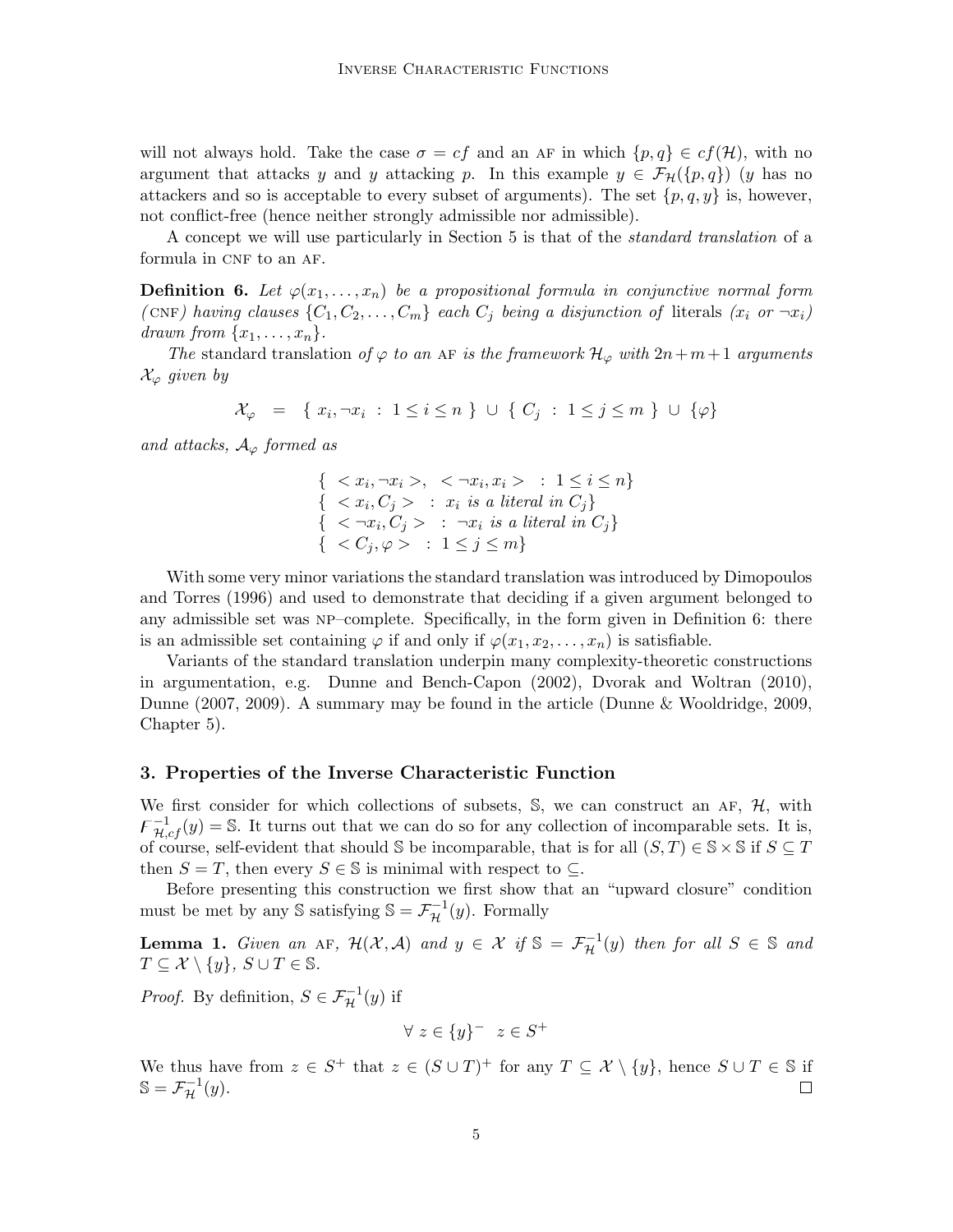The property of Lemma 1 implies that  $\mathbb{S}$ , if describing  $\mathcal{F}_{\mathcal{H}}^{-1}(y)$ , is closed under  $\cup$ , should S and T be subsets within S then  $S \cup T$  must also be in S.

This upward closure property will not, in general be true of the cases  $\mathcal{F}_{\mathcal{H},cf}^{-1}$  and  $\mathcal{F}_{\mathcal{H},adm}^{-1}$ . In fact, we do not necessarily have closure under union:  $S$  and  $T$  may be conflict-free, be such that  $S^+ \supseteq {y}^-$  and  $T^+ \supseteq {y}^-$  however  $S \cup T$  is not conflict-free. For example in Figure 2, both  $\{1\}$  and  $\{2\}$  are members of  $\mathcal{F}_{\mathcal{H},cf}^{-1}(3)$  however their union  $\{1,2\}$  is not conflict-free (this set is in  $\mathcal{F}_{\mathcal{H}}^{-1}(3)$ , however).



Figure 2:  $\mathcal{F}_{\mathcal{H},cf}^{-1}(3) = \{\{1\},\{2\}\}\$ and is not closed under ∪.

The liberal nature of the most general formulation of  $\mathcal{F}_{\mathcal{H}}^{-1}$ , specifically the upward closure requirement, and the absence of closure under  $\cup$  within  $\mathcal{F}^{-1}_{\mathcal{H},cf}$  provides another motivation for focusing attention on  $\overline{F}_{\mathcal{H},cf}^{-1}(y)$ , that is to say minimal conflict-free sets defending y in H.

We can justify the term "inverse" through the fact that despite  $\mathcal{F}_{\mathcal{H}}$  mapping from  $2^{\mathcal{X}}$ to  $2^{\mathcal{X}}$  and  $\mathcal{F}_{\mathcal{H}}^{-1}$  from  $\mathcal X$  to *subsets* of  $2^{\mathcal{X}}$ , focusing on the conflict-free variants of the latter there is an easily established link between the two.

**Lemma 2.** For any AF,  $\mathcal{H}(\mathcal{X}, \mathcal{A})$  let  $y \in \mathcal{X}$ .

- a. For all  $S \in \mathcal{F}_{\mathcal{H},cf}^{-1}(y), y \in \mathcal{F}_{\mathcal{H}}(S)$ .
- b. If  $S \cup \{y\}$  is conflict-free,  $y \notin S$  and  $y \in \mathcal{F}_{\mathcal{H}}(S)$  then  $S \in \mathcal{F}_{\mathcal{H},cf}^{-1}(y)$ .

*Proof.* Immediate from the definitions of  $\mathcal{F}_{\mathcal{H}}$  and  $\mathcal{F}_{\mathcal{H},cf}^{-1}(y)$ .

We recall that a propositional function  $f : {\{\top, \bot\}}^n \to {\{\top, \bot\}}$  with formal variables  $X_n = \{x_1, \ldots, x_n\}$  is a monotone (increasing) function if for every  $S \subseteq X_n$  for which  $f[S] = \top$ , any  $T \supseteq S$  also has  $f[T] = \top$ . A well-known property of monotone propositional functions is that these have a unique minimal representation as a disjunction of products (DNF) equivalently as a conjunction of clauses (CNF). That is, if  $f(X_n)$  is monotone there are unique systems of incomparable subsets  $\{P_1, \ldots, P_r\}$  and  $\{C_1, \ldots, C_t\}$  of  $2^{X_n}$  for which

$$
f(X_n) \equiv \bigvee_{i=1}^r \left( \bigwedge_{x_j \in P_i} x_j \right) \equiv \bigwedge_{i=1}^t \left( \bigvee_{x_j \in C_i} x_j \right)
$$

 $\Box$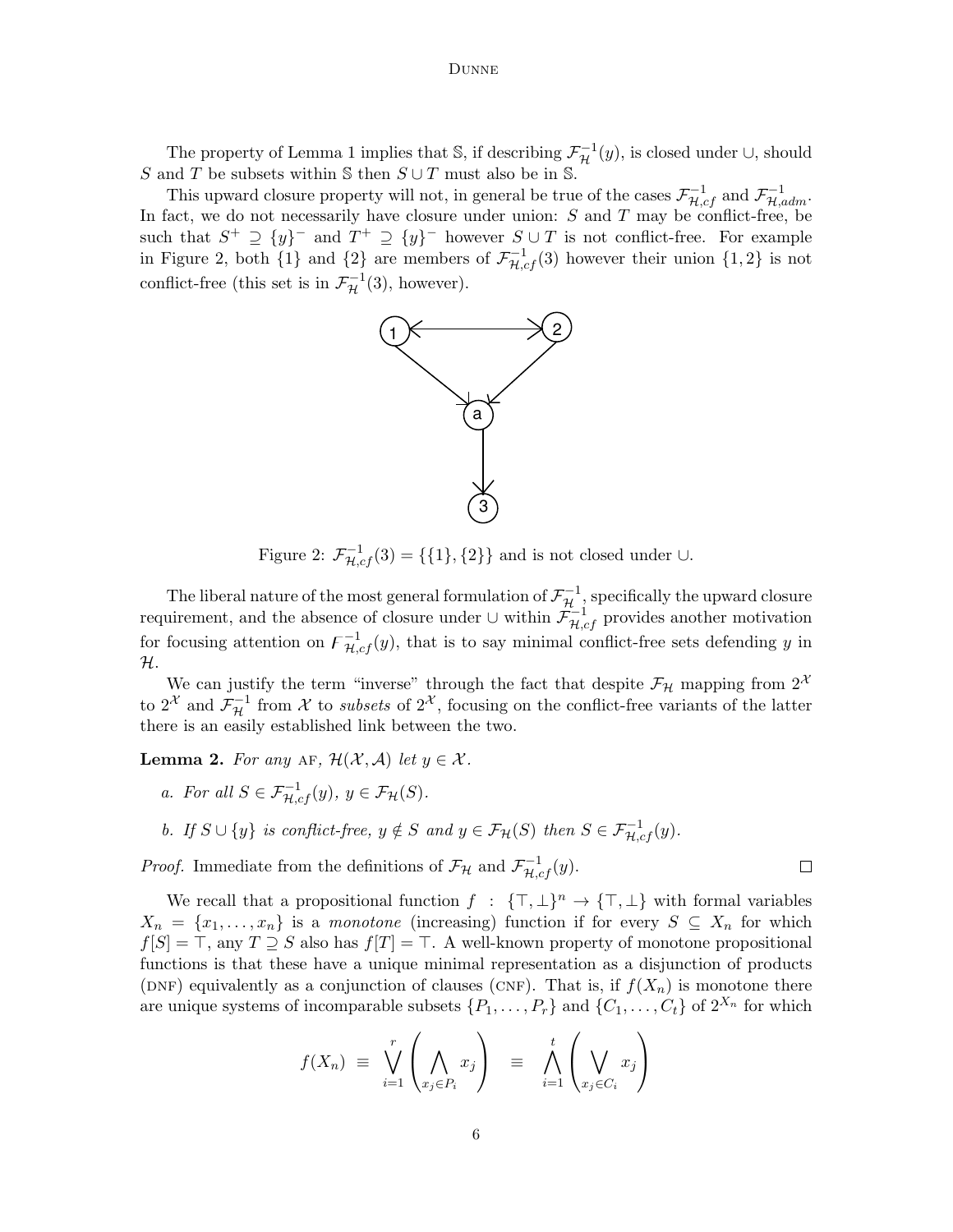**Theorem 1.** Let  $\mathbb{T} \subset 2^{\mathcal{X} \setminus \{y\}}$  be any system of incomparable subsets. and let  $\mathcal{Z} = \bigcup_{T \in \mathbb{T}} T$ . There is an AF  $\mathcal{H} = (\mathcal{X}, \mathcal{A})$  in which  $\{y\} \cup \mathcal{Z} \subseteq \mathcal{X}$  and  $\mathbb{T} = \mathcal{F}_{\mathcal{H},cf}^{-1}(y)$ .

*Proof.* Given  $\mathbb T$  as in the Theorem statement consider the monotone propositional function  $f_{\mathbb{T}}$  over the variables  $\mathcal{Z} = (z_1, z_2, \ldots, z_n)$  defined via

$$
f_{\mathbb{T}}(z_1,\ldots,z_n) \equiv \bigvee_{T \in \mathbb{T}} \left( \bigwedge_{z_i \in T} z_i \right)
$$

It is clearly the case that  $f_{\mathbb{T}}[S] = \top$  if and only if  $S \supseteq T$  for some  $T \in \mathbb{T}$ .

This specification  $f_{\mathbb{T}}$  is given in implicant form, We can translate  $\mathbb{T}$  to another system of subsets over  $\mathcal{Z},$ 

$$
\mathbb{P} = \{P_1, P_2, \ldots, P_m\}
$$

and the sets in P are also incomparable with

$$
f_{\mathbb{T}}(z_1,\ldots,z_n) \equiv \bigwedge_{k=1}^m \left(\bigvee_{z_i \in P_k} z_i\right)
$$

Build the AF  $\mathcal{H} = (\mathcal{X}, \mathcal{A})$  with  $\mathcal{X} = \mathcal{Z} \cup \{y\} \cup \{p_1, p_2, \dots, p_m\}$  m being the number of sets (i.e. clauses) in  $\mathbb{P}$ . Add attacks  $\langle p_k, y \rangle$  for each  $1 \leq k \leq m$  and an attack  $\langle z_i, p_j \rangle$ whenever  $z_i \in P_j \in \mathbb{P}$ .

If  $U \supseteq T \in \mathbb{T}$  then  $U^+ = \{p_1, p_2, \ldots, p_m\}$  since the implicant (disjunction of product terms using  $\mathbb{T}$ ) and implicate (conjunction of clauses using  $\mathbb{P}$ ) describe exactly the same propositional function, i.e.  $f_{\mathbb{T}}[U] = \top$ .

The general construction is shown in Figure 3.



Figure 3: Realization of  $\overline{F}_{\mathcal{H},cf}^{-1}(y)$  as monotone CNF.

We have established that  $\overline{F}_{\mathcal{H},cf}^{-1}(y) \supseteq \mathbb{T}$ , i.e. every set in  $\mathbb{T}$  is a minimal conflict-free subset of  $Z$  defending  $y$ .

To complete the proof we need to show, in addition, that  $\mathcal{F}^{-1}_{\mathcal{H},cf}(y) \subseteq \mathbb{T}$ . Any  $U \in \mathcal{F}^{-1}_{\mathcal{H},cf}(y)$  can be written as

$$
U = (u_1, u_2, \dots, u_m) \quad u_i \in P_i
$$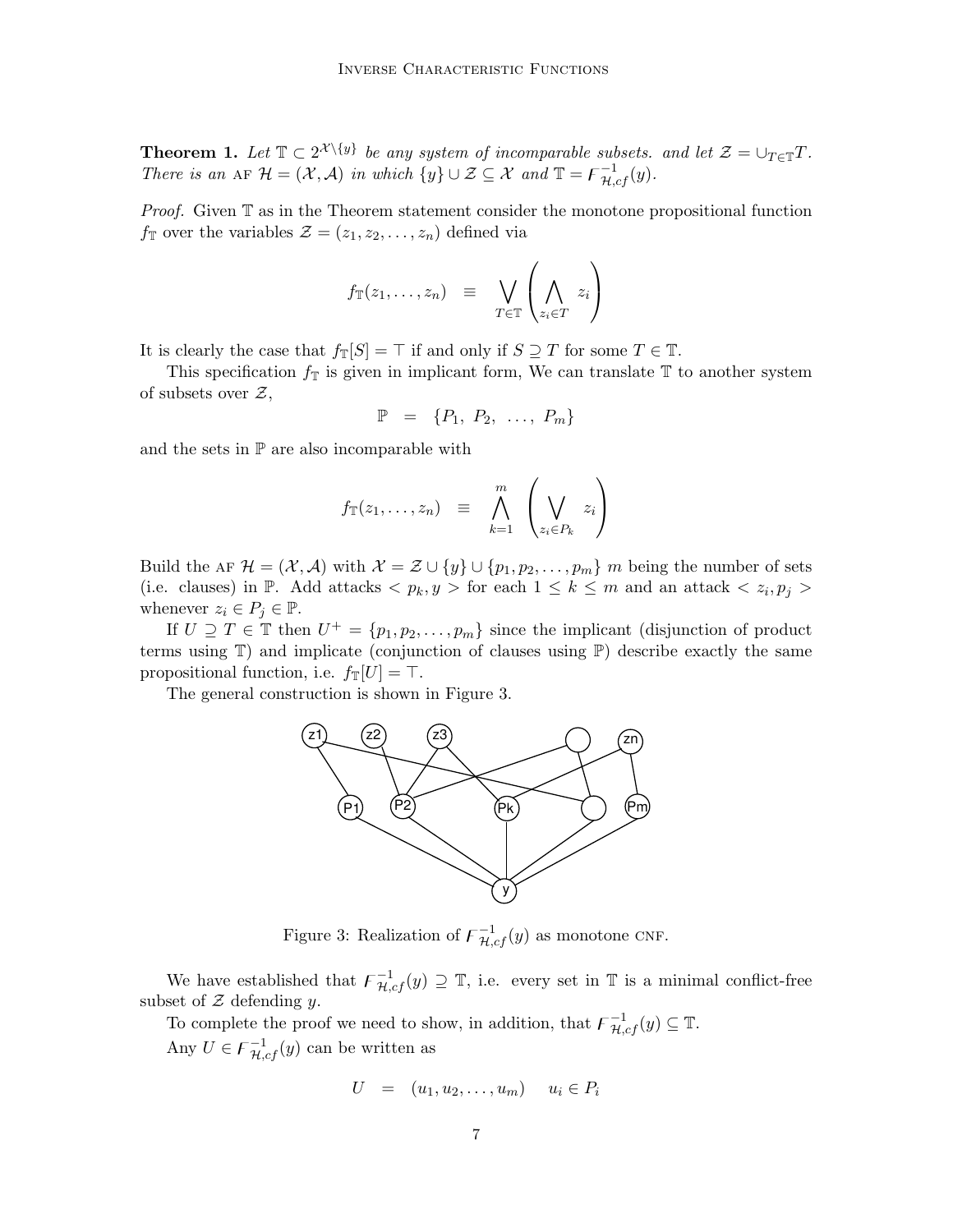[Notice that  $(u_1, \ldots, u_m)$  is not necessarily a set: the same  $u_i$  may attack several distinct  $p_j \in \{y\}^-$ .]

We have,

$$
f_{\mathbb{T}}(z_1,\ldots,z_n) \equiv \bigwedge_{k=1}^m \left(\bigvee_{z_i \in P_k} z_i\right)
$$

and  $f_{\mathbb{T}}[U] = \top$ . However,

$$
f_{\mathbb{T}}[U] \equiv \bigwedge_{k=1}^{m} u_{i} \equiv \bigvee_{T \in \mathbb{T}} \left( \bigwedge_{z_{i} \in T} z_{i} \right) [U]
$$

Thus any  $U \in \mathcal{F}^{-1}_{\mathcal{H},cf}(y)$  is also in  $\mathbb{T}$ .

This realization of an AF,  $\mathcal{H}(\mathcal{X}, \mathcal{A})$  in which  $\overline{F}_{\mathcal{H},cf}^{-1}(y) = \mathbb{T}$  for some incomparable system of subsets  $\mathbb T$  drawn from  $\mathcal Z$  raises at least one question. Since it allows the set  $\mathcal Z$  itself to be conflict-free it follows that any superset of  $T \in \mathbb{T}$  is also contained in  $\mathcal{F}^{-1}_{\mathcal{H},cf}$ .

Suppose we wish to realize *exactly* the collection of incomparable sets specified by  $\mathbb{T}$ ? In other words an AF with the property  $\mathcal{F}^{-1}_{\mathcal{H},cf}(y) = \mathcal{F}^{-1}_{\mathcal{H},cf}(y) = \mathbb{T}$ . It turns out that this is straightforward to achieve.

**Corollary 1.** Let  $\mathbb{T} \subset 2^{\mathcal{X} \setminus \{y\}}$  be any system of incomparable subsets. and let  $\mathcal{Z} = \bigcup_{T \in \mathbb{T}} T$ . There is an AF  $\mathcal{H} = (\mathcal{X}, \mathcal{A})$  in which  $\{y\} \cup \mathcal{Z} \subseteq \mathcal{X}, F^{-1}_{\mathcal{H},cf}(y) = \mathcal{F}^{-1}_{\mathcal{H},cf}(y)$  and  $\mathbb{T} = \mathcal{F}^{-1}_{\mathcal{H},cf}(y)$ .

*Proof.* Recall the AF,  $\mathcal{H} = (\mathcal{X}, \mathcal{A})$  which given  $\mathbb{T} \subset 2^{\mathcal{Z}}$  simulates the propositional function,

$$
f_{\mathbb{T}}(\mathcal{Z}) = \bigvee_{T_r \in \mathbb{T}} \left( \bigwedge_{z_i \in T_r} z_i \right) = \bigwedge_{P_k \in \mathbb{P}} \left( \bigvee_{z_i \in P_k} z_i \right)
$$

As illustrated in Figure 3, this uses an argument,  $p_k$ , for each clause in  $\mathbb{P}$ . This argument  $p_k$ , in addition to attacking y, is attacked by those  $z_j$  for which  $z_j \in P_k$ .

We have seen that  $\mathcal{F}^{-1}_{\mathcal{H},cf}(y) = \mathbb{T}$  so in order to arrange  $\mathcal{F}^{-1}_{\mathcal{H},cf}(y) = \mathcal{F}^{-1}_{\mathcal{H},cf}(y)$  it suffices to eliminate all subsets, U of Z for which  $U \supset T$  for some  $T \in \mathbb{T}$ .

Choose any such U letting  $U = \{u_1, u_2, \ldots, u_t\}$ . Since  $U \supset T \in \mathbb{T}$  it must be the case that  $U^+ = \{p_1, \ldots, p_m\}$  where  $m = |\mathbb{P}|$ . It is, however, also the case that  $T^+ = \{p_1, \ldots, p_m\}$ (since  $U \supset T$  and  $T \in \mathbb{T}$ ).

Consider those arguments in  $U \setminus T = \{v_1, \ldots, v_r\} \subset \mathcal{Z}$ . For each  $v_i \in U \setminus T$  we know the following:

a.  $\{v_i\}^+ \subseteq \{p_1, \ldots, p_m\}.$ 

b. For each  $p_j \in \{v_i\}^+$  there is some  $z_k \in T$  having  $p_j \in \{z_k\}^+$ .

Property (b) following from the fact that  $T \in \mathcal{F}^{-1}_{\mathcal{H},cf}(y)$ . From this property not only do we see  $\{v_i, z_k\} \subseteq P_j$  but also that we do not need to have *both* present within a minimal conflict-free set defending y. It follows that we may modify  $H$  by adding all of the attacks

$$
\{ \langle z_i, z_j \rangle, \langle z_j, z_i \rangle : \exists P_k \in \mathbb{P} \text{ with } \{z_i, z_j\} \subseteq P_k \}
$$

 $\Box$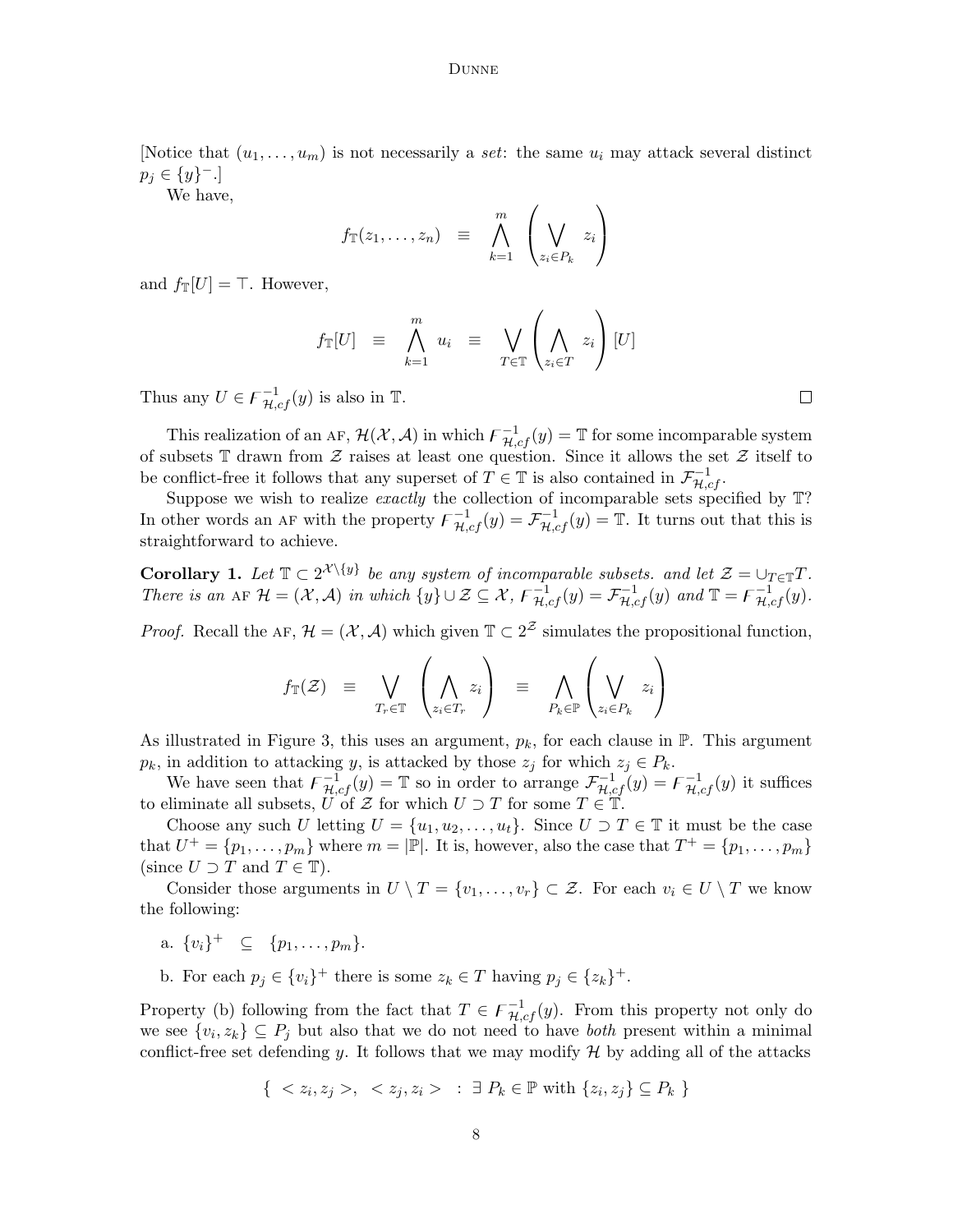In this configuration exactly one  $z_i$  can be chosen to attack a given clause (i.e.  $p_i$ ) since using two or more distinct  $z \in P_j$  will result in a non-conflict free set. We deduce that while the original sets  $T \in \mathbb{T}$  will continue to satisfy  $T \in \mathcal{F}^{-1}_{\mathcal{H},cf}(y)$  from the fact that each such T will have  $T^+ = \{p_1, \ldots, p_m\}$  no strict superset of T will be conflict-free, containing as it would, arguments  $z_i$ ,  $z_j$  having  $p_k \in \{z_i\}^+ \cap \{z_j\}^+$ .  $\Box$ 

As a basic example suppose we have the system of incomparable sets

$$
\mathbb{S} = \{\{x_1\}, \{x_2, x_3\}, \{x_2, x_4, x_5\}\}\
$$

Then

 $f_{\mathbb{S}} \equiv x_1 \quad \vee \quad x_2x_3 \quad \vee \quad x_2x_4x_5$ 

which in clausal form is

$$
f_{\mathbb{P}} \equiv (x_1 \vee x_2)(x_1 \vee x_3 \vee x_4)(x_1 \vee x_3 \vee x_5)
$$

To realise a system in which  $\overline{F}_{\mathcal{H},cf}^{-1}(y) = \mathbb{S}$  we have y attacked by three arguments  $\{p_1, p_2, p_3\}$ corresponding to the three clauses of  $f_{\mathbb{P}}$ . These are, in turn, attacked by relevant subsets of  ${x_1, x_2, x_3, x_4, x_5}$  so that  ${x_1}^+ = {p_1, p_2, p_3}$ ;  ${x_2}^+ = {p_1}$ ;  ${x_3}^+ = {p_2, p_3}$ ;  ${x_4}^+ =$  $\{p_2\}$  and  $\{x_5\}^+ = \{p_3\}$ . In this configuration  $\overline{\mathcal{F}_{\mathcal{H},cf}^{-1}(y)} \subset \overline{\mathcal{F}_{\mathcal{H},cf}^{-1}(y)}$  (e.g. any strict superset of  $\{x_1\}$  will be in  $\mathcal{F}_{\mathcal{H},cf}^{-1}$ . If we wish to ensure  $\overline{\mathcal{F}}_{\mathcal{H},cf}^{-1}(y) = \mathcal{F}_{\mathcal{H},cf}^{-1}(y)$  we can do so, as indicated in the proof of Corollary 1, be adding symmetric attacks between  $x_1$  and all of the arguments in  $\{x_2, x_3, x_4, x_5\}$ ; and between  $x_3$  and  $\{x_4, x_5\}$ . Now if T is a strict superset of one of  $\{\{x_1\}, \{x_2, x_3\}, \{x_2, x_4, x_5\}\}\$ , e.g.  $T = \{x_2, x_3, x_4\}$  then  $T \notin \mathcal{F}_{\mathcal{H},cf}^{-1}(y)$ since (in this specific case) although  $\{x_2, x_3, x_4\}^+ = \{p_1, p_2, p_3\}$  the subset  $\{x_3, x_4\}$  is not conflict-free.

In Theorem 1 we showed that any system of incomparable sets, S, (incomparability being equivalent to all members of  $S$  being minimal) may be realised via AFs,  $H$ , in which  $\mathcal{F}_{\mathcal{H},\sigma}^{-1}(y) = \mathbb{S}$  for both  $\sigma = cf$  and  $\sigma = adm$ . In this construction  $\mathcal{F}_{\mathcal{H},\sigma}^{-1}(y) \neq \mathcal{F}_{\mathcal{H},\sigma}^{-1}(y)$  as all supersets of  $S \in \mathbb{S}$  belong to  $\mathcal{F}_{\mathcal{H},\sigma}^{-1}(y)$ .

In Corollary 1 we go to the other extreme in realizing  $\overline{F}_{\mathcal{H},\sigma}^{-1}(y)$  as the *only* sets in  $\mathcal{F}_{\mathcal{H},\sigma}^{-1}(y)$ .

There is, however, an intermediate possibility. What if we have a system, S which is not incomparable and wish to arrange  $\mathcal{F}_{H,\sigma}^{-1}(y) = \mathbb{S}$ ? Is it the case that we can always do so or are there instances for which this is not possible?

As examples, using  $\mathcal{Z} = \{z_1, z_2, z_3, z_4, z_5, z_6\}$  as our underlying set of arguments, we may wish to form  $\mathcal{F}_{\mathcal{H},\sigma}^{-1}(y)$  to contain exactly the sets

> 1. { $\{z_1\}, \{z_2, z_4\}, \{z_1, z_6\}, \{z_2, z_4, z_5\}, \{z_1, z_3, z_5, z_6\}$  or 2. { $\{z_1\}, \{z_1, z_2\}, \{z_1, z_2, z_4\}, \{z_1, z_2, z_4, z_6\}, \{z_3, z_5\}$  or 3. { $\{z_1\}, \{z_6\}, \{z_1, z_6\}, \{z_2\}, \{z_3\}, \{z_2, z_3\}, \{z_4, z_5, z_6\}$  etc.

In case (1) we have minimal sets  $\{\{z_1\}, \{z_2, z_4\}\}\$  but (among others) we do not have  $\{\{z_1, z_3, z_5\}\}\.$  Similarly in case (2) we have minimal sets  $\{\{z_1\}, \{z_3, z_5\}\}\)$  but do not all, e.g.  $\{\{z_1, z_2, z_3, z_4, z_5, z_6\}\}\.$  Finally in case (3) the minimal sets are  $\{\{z_1\}, \{z_2\}, \{z_3\}, \{z_6\}\}\$ and the only allowable set involving  $z_4$  or  $z_5$  is  $\{\{z_4, z_5, z_6\}\}.$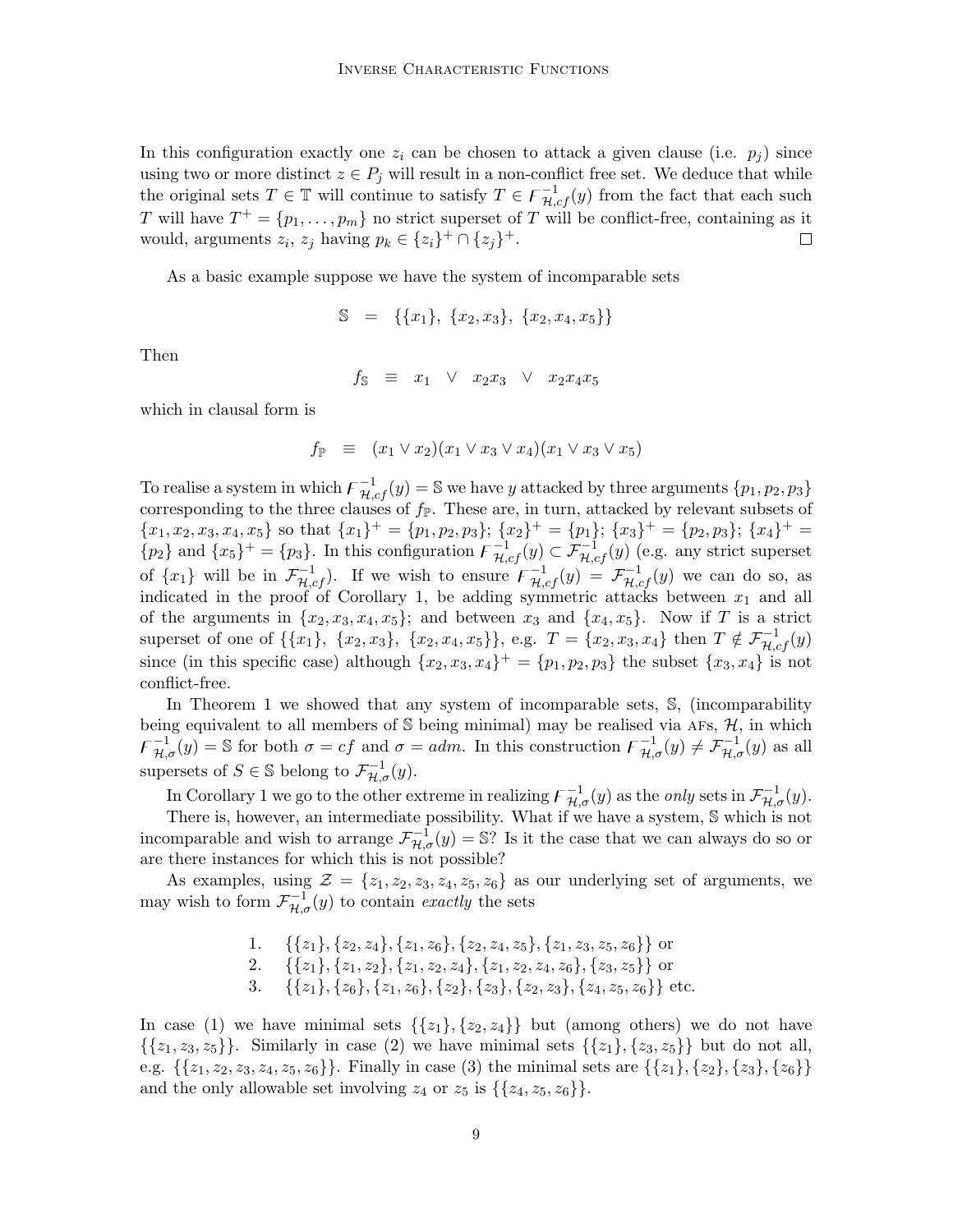In examining these cases we have to consider not only the positive requirements of  $S \in \mathbb{S} \cap \mathcal{F}_{\mathcal{H},\sigma}^{-1}(y)$  but also the constraints arising from more negative considerations: those of the form  $S \notin \mathbb{S}$  therefore S should not be in  $\mathcal{F}_{\mathcal{H},\sigma}^{-1}(y)$ .

It is not too difficult to identify systems which cannot be realised as  $\mathcal{F}^{-1}_{\mathcal{H},cf}(y)$ .

**Lemma 3.** Let  $\mathcal{Z} = \{z_1, z_2, z_3\}$  and  $\mathcal{S} = \{\{z_1\}, \{z_2\}, \{z_3\}, \{z_1, z_2, z_3\}\}\$ . There is no AF,  $\mathcal{H}$ for which  $\mathcal{F}_{\mathcal{H},cf}^{-1}(y) = \mathbb{S}.$ 

*Proof.* Suppose the contrary holds and let H be a witnessing framework to  $\mathcal{F}_{H,cf}^{-1}(y)$  $\{\{z_1\}, \{z_2\}, \{z_3\}, \{z_1, z_2, z_3\}\}\.$  From the fact that  $\{z_1\}$  must belong to  $\mathcal{F}_{\mathcal{H},cf}^{-1}(y)$  we must have  $\{z_1\}^+\supseteq \{y\}^-$  in H. Similarly from  $\{z_2\} \in \mathcal{F}_{\mathcal{H},cf}^{-1}(y)$  we need  $\{z_2\}^+\supseteq \{y\}^-$ . Hence,  $\{z_1, z_2\}^+ \supseteq \{y\}^-$  and since  $\{z_1, z_2\} \notin \mathbb{S}$  we have, from our contradictory assumption,  $\{z_1, z_2\} \notin \mathcal{F}_{\mathcal{H},cf}^{-1}(y)$  so that  $\{z_1, z_2\} \notin cf(\mathcal{H})$ . This, however, would imply  $\{z_1, z_2, z_3\} \notin$  $cf(\mathcal{H})$  and hence  $\{z_1, z_2, z_3\} \notin \mathcal{F}_{\mathcal{H},cf}^{-1}(y)$ , so contradicting  $\mathcal{F}_{\mathcal{H},cf}^{-1}(y) = \mathbb{S}.$  $\Box$ 

Noting the construction from Figure 2,  $|\mathcal{Z}| = 3$  is the least number of arguments for which constructions such as Lemma 3 can be applied. All of the systems  $\{\emptyset, \{z_1\}, \{z_2\}, \{z_1, z_2\}\}\$ in  $2^{\{z_1,z_2\}}$  can be realised as  $\mathcal{F}_{\mathcal{H},\alpha dm}^{-1}(y)$ .

The special case illustrated in Lemma 3 provides the basis for a general nececessary condition that must hold in order for S to witness exactly the system of sets in  $\mathcal{F}_{\mathcal{H},cf}^{-1}(y)$ .

**Definition 7.** Let  $\mathbb{S} \subseteq 2^{\mathcal{Z}}$ . The notation  $\mu(\mathbb{S})$  describes the subset of  $\mathbb{S}$  for which

$$
\mu(\mathbb{S}) = \{ S \in \mathbb{S} : \forall T \in \mathbb{S} \mid T \not\subset S \}
$$

Thus  $\mu(\mathbb{S})$  describes the minimal sets in  $\mathbb{S}$ .

Analogously,  $\mathcal{M}(\mathbb{S})$  describes the maximal sets in  $\mathbb{S}$ , that is

$$
\mathcal{M}(\mathbb{S}) = \{ S \in \mathbb{S} : \forall T \in \mathbb{S} \mid T \not\supset S \}
$$

Let

$$
\begin{array}{rcl}\n[S] & = & \{ T \in \mu(\mathbb{S}) \; : \; T \subseteq S \} \\
[S] & = & \{ T \in \mathcal{M}(\mathbb{S}) \; : \; S \subseteq T \}\n\end{array}
$$

We say that  $S$  is closed with respect to subset intervals if

$$
\forall U \in \mu(\mathbb{S}) \text{ and } \forall V \in \mathcal{M}(\mathbb{S}) : (U \subseteq T \subseteq V) \Rightarrow T \in \mathbb{S}
$$

The systems  $\mu(\mathbb{S})$  and  $\mathcal{M}(\mathbb{S})$  are both systems of incomparable subsets of Z. Furthermore if S is itself incomparable then, trivially,  $\mu(\mathbb{S}) = \mathbb{S} = \mathcal{M}(\mathbb{S})$ .

If we take an arbitrary  $\mathbb{S} \subseteq 2^{\mathcal{Z}}$  and look at  $S \in \mathbb{S}$  we have three possibilities.

S1. Exactly one of  $S \in \mu(\mathbb{S})$  or  $S \in \mathcal{M}(\mathbb{S})$  holds.

S2.  $S \in \mu(\mathbb{S})$  and  $S \in \mathcal{M}(\mathbb{S})$ .

S3. S is in neither  $\mu(\mathbb{S})$  nor  $\mathcal{M}(\mathbb{S})$ .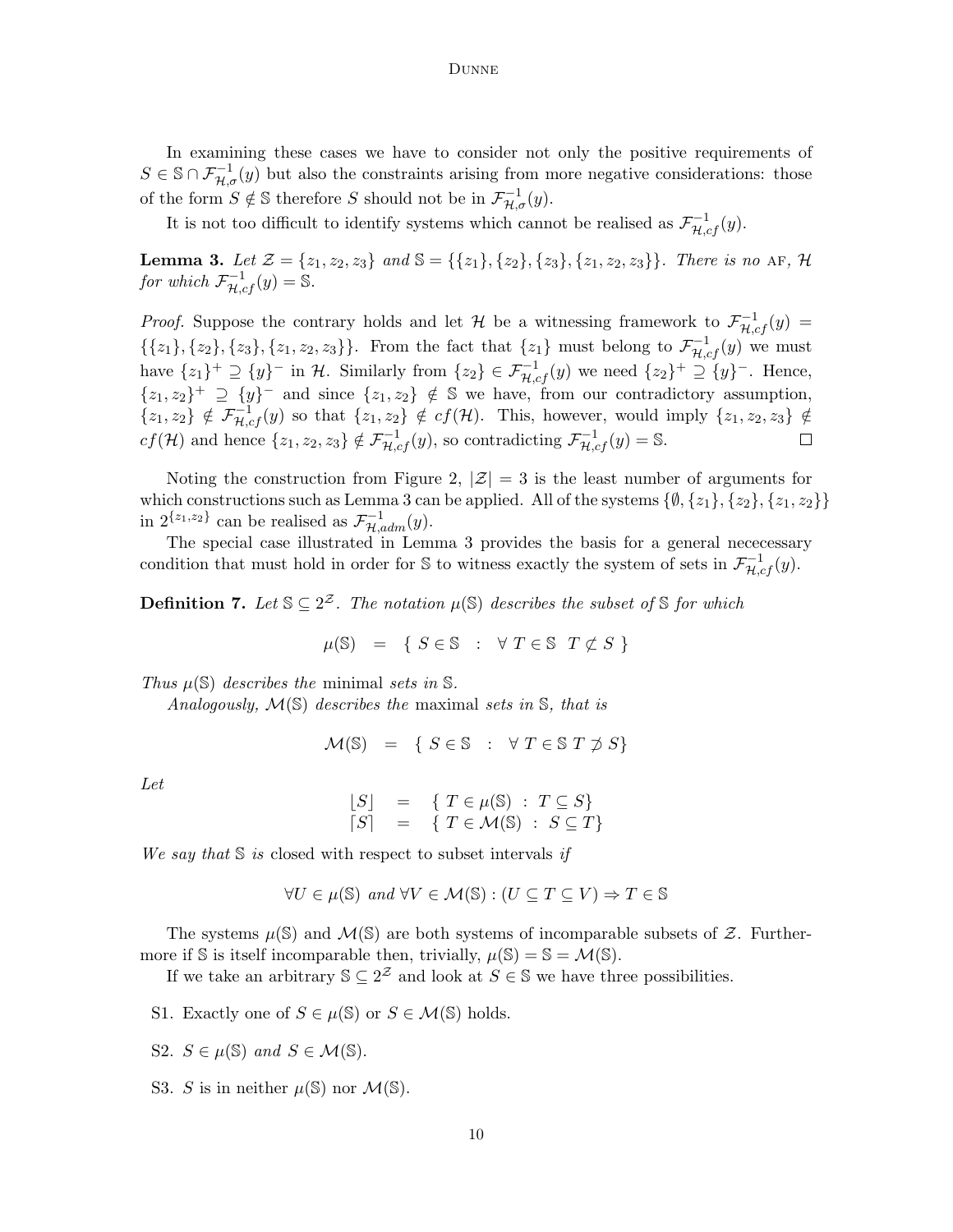In the cases (S1) and (S3) we find sets U and V in S for which  $U \subset S$  ( $S \notin \mu(\mathbb{S})$ ) or  $S \subset V$  $(S \notin \mathcal{M}(\mathbb{S}))$ . These sets are not necessarily unique. For example if

$$
\mathbb{S} = \{\{z_1\}, \{z_2\}, \{z_5\}, \{z_1, z_2\}, \{z_1, z_2, z_3\}, \{z_1, z_2, z_4\}\}
$$

Then  $\mu(\mathbb{S}) = \{\{z_1\}, \{z_2\}, \{z_5\}\}\$  and  $\mathcal{M}(\mathbb{S}) = \{\{z_1, z_2, z_3\}, \{z_1, z_2, z_4\}, \{z_5\}\}\$ . The set  $\{z_1, z_2\}$ has two strict supersets and two strict subsets which are also elements of S. Finally the set  $\{z_5\}$  is in  $\mu(\mathbb{S}) \cap \mathcal{M}(\mathbb{S})$ . This example is not closed with respect to subset intervals:  ${z_1} \in \mu(\mathbb{S}), \{z_1, z_2, z_4\} \in \mathcal{M}(\mathbb{S})$  but  $\{z_1, z_4\} \notin \mathbb{S}$ . To arrange this property the sets

$$
\{\{z_1,z_3\},\{z_1,z_4\},\{z_2,z_3\},\{z_2,z_4\}\}\
$$

would have to be added to S.

**Theorem 2.** Let  $\mathbb{S} \subseteq 2^{\mathcal{Z}}$ . If there is an AF,  $\mathcal{H} = (\mathcal{X}, \mathcal{A})$  having  $\mathcal{Z} \cup \{y\} \subseteq \mathcal{X}$  in which  $\mathbb{S} = \mathcal{F}^{-1}_{\mathcal{H},cf}(y)$  then  $\mathbb S$  is closed with respect to subset intervals.

*Proof.* Suppose  $\mathbb{S} \subseteq 2^{\mathcal{Z}}$  and we have some AF, H, for which  $\mathbb{S} = \mathcal{F}_{\mathcal{H},cf}^{-1}(y)$ . Assume, for the sake of contradiction, that S does not satisfy the closure property of the Theorem statement, allowing us to find three sets  $U \in \mu(\mathbb{S}), V \in \mathcal{M}(\mathbb{S})$  and T for which  $U \subseteq T \subseteq V$ ,  $T \notin \mathbb{S}$ . Since it is the case that H witnesses  $\mathbb{S} = \mathcal{F}_{H,cf}^{-1}(y)$  we must have  $U^+ \supseteq {y}^-$  and  $V \cup \{y\} \in cf(\mathcal{H})$ . From these we deduce  $U \in cf(\mathcal{H}), T \in cf(\mathcal{H}),$  and  $T^+ \supseteq {\{y\}}^-$ . The set T, from our assumption, is not in S and therefore not in  $\mathcal{F}^{-1}_{\mathcal{H},cf}(y)$ . From  $U \subseteq T$  we know that  $T^+ \supseteq \{y\}^-$ ; from  $T \cup \{y\} \subseteq V \cup \{y\}$  we must have  $T \cup \{y\} \in cf(\mathcal{H})$ . The condition  $T^+ \supseteq \{y\}^-$  indicates  $y \in \mathcal{F}_H(T)$  and we know the set  $T \cup \{y\}$  to be conflict-free. These are exactly the conditions prescribed for a set to be in  $\mathcal{F}_{\mathcal{H},cf}^{-1}(y)$  hence either  $\mathcal{F}_{\mathcal{H},cf}^{-1}(y) \neq \mathbb{S}$  or we have  $T \in \mathbb{S}$  in contradiction to our initial assumption.

We have seen, in Theorem 2, that closure with respect to subset intervals is a necessary condition for  $\mathbb{S} = \mathcal{F}_{\mathcal{H},cf}^{-1}(y)$ . We now show it also to be sufficient.

**Theorem 3.** If  $\mathbb{S} \subseteq 2^{\mathcal{Z}}$  is closed with respect to subset intervals then there is an AF, H, for which  $\mathbb{S} = \mathcal{F}_{\mathcal{H},cf}^{-1}(y)$ .

*Proof.* Let  $\mathcal{S} \subseteq 2^{\mathcal{Z}}$  be closed with respect to subset intervals. From Theorem 1 we can construct H with arguments  $\mathcal{X} = \mathcal{Z} \cup \{y\} \cup \{y\}^-$  for which  $\overline{\mathcal{F}_{\mathcal{H},cf}^{-1}} = \mu(\mathbb{S})$ . In addition, in this AF,  $\{y\}^- = \{p_1, p_2, \ldots, p_m\}$  m being the number of clauses in the unique minimal CNF corresponding to  $\mu(\mathbb{S})$ . Let

$$
\mathbb{P}_{\min} = \{P_1^{\min}, P_2^{\min}, \dots, P_m^{\min}\} \quad P_i^{\min} \subseteq \mathcal{Z}
$$

be the clauses of this minimal CNF so that

$$
S \in \mathbb{S} \quad \Rightarrow \quad \left(\bigwedge_{i=1}^{m} \bigvee_{z_j \in P_i^{\min}} z_j\right) [S] \equiv \top
$$

We saw in the construction from Theorem 1 that this admits any  $T$  which is a superset of  $S \in \mu(\mathbb{S})$  as a set in  $\mathcal{F}_{\mathcal{H},cf}^{-1}(y)$ . In achieving  $\mathcal{F}_{\mathcal{H},cf}^{-1}(y) = \mathbb{S}$  we need to add attacks between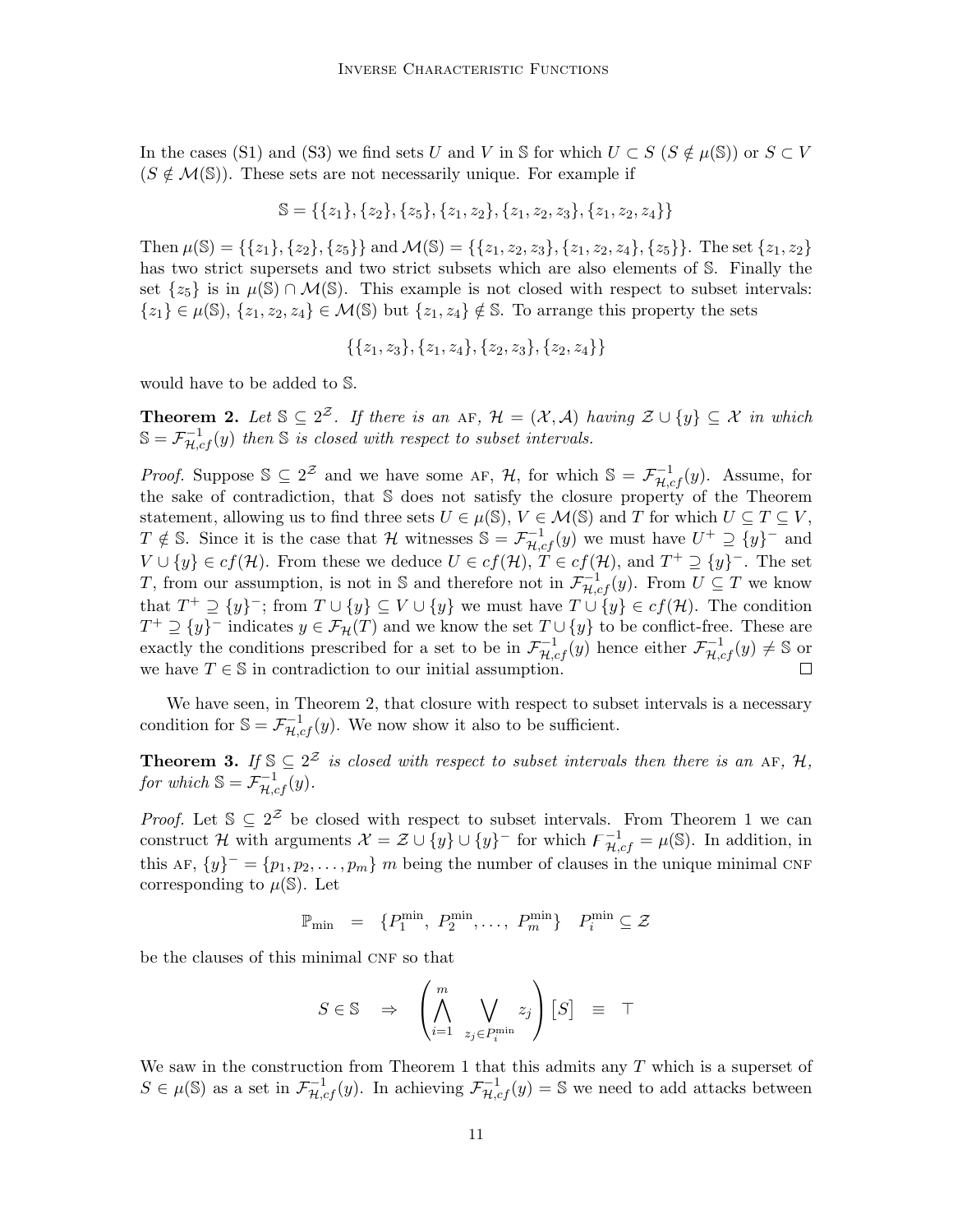arguments in Z in such a way that if  $T \supset U \in \mathcal{M}(\mathbb{S})$  then  $T \notin cf(\mathcal{H})$ . The construction of Corollary 1 ensured  $\mathcal{F}_{\mathcal{H},cf}^{-1}(y) = \mathcal{F}_{\mathcal{H},cf}^{-1}(y) = \mu(\mathbb{S})$  by adding mutual attacks between any pair  $z_i$  and  $z_k$  occuring in the same clause of  $P \in \mathbb{P}_{min}$ . Consider now, however, the subset of S defined by  $\mathcal{M}(\mathbb{S})$ . This is again an incomparable system and, as we did with  $\mu(\mathbb{S})$ , there is a unique minimal CNF, with clauses

$$
\mathbb{P}_{\max} = \{P_1^{\max}, P_2^{\max}, \dots, P_r^{\max}\} \quad P_i^{\max} \subseteq \mathcal{Z}
$$

and for any  $T \supseteq S$  with  $S \in \mathcal{M}(\mathbb{S}),$ 

$$
\left(\bigwedge_{i=1}^r \bigvee_{z_j \in P_i^{\max}} z_j\right) [T] \equiv \top
$$

We can use those clauses in  $\mathbb{P}_{\text{max}}$  to determine which attacks should be added to H with  $\mathcal{F}^{-1}_{\mathcal{H},cf}(y) = \mu(\mathbb{S})$ . Consider the monotone propositional function,  $f_{\mathbb{P}}^{\max}(\mathcal{Z})$  whose minimal CNF comprises exactly those clauses in  $\mathbb{P}_{\text{max}}$ . If  $U \subseteq \mathcal{Z}$  contains exactly one variable from each clause  $P_i^{\max}$  of  $\mathbb{P}_{\max}$  then  $f_{\mathbb{P}}^{\max}[U] = \top$  and  $U \in \mathcal{M}(\mathbb{S})$ . If U contains more than one variable from some clause (while still having at least one variable from each) then  $U \notin \mathcal{M}(\mathbb{S})$ since  $U \notin \mathcal{S}$  (forming, as it does a strict superset of some maximal set). We can now use the properties of  $\mathbb{P}_{\text{max}}$  to determine which attacks to add to H realising  $\mu(\mathbb{S}) = \mathcal{F}_{\mathcal{H},cf}^{-1}(y)$ . We add attacks  $\{, z_j> \}$  if there is some clause,  $P_k^{\max}$  of  $\mathbb{P}_{\max}$  that contains *both*  $z_i$  and  $z_j$ .

To see that the resulting AF, correctly realises  $\mathbb{S} = \mathcal{F}_{\mathcal{H},cf}^{-1}(y)$  consider any  $S \in \mathbb{S}$ . Choosing any  $T \in [S], T \in \mu(\mathbb{S})$  so that  $T \in \mathcal{F}^{-1}_{\mathcal{H},cf}(y)$ . Choosing any  $V \in [S]$  and  $W \supset V$  will have  $V \in \mathcal{F}_{\mathcal{H},cf}^{-1}(y)$  (*V* contains exactly one variable from each clause in  $\mathbb{P}_{\max}$  and so no attacks have been added between the arguments in V). On the other hand  $W \notin \mathcal{F}_{\mathcal{H},cf}^{-1}(y)$ as  $W \notin cf(\mathcal{H})$ : W contains at least two variables from some clause in  $\mathbb{P}_{\text{max}}$  and so mutual attacks between the corresponding arguments from  $\mathcal Z$  have been added.

In summary the adjustments to  $\mathcal H$  realising  $\mu(\mathbb S) = \mathcal F_{\mathcal H,cf}^{-1}(y)$  and the fact that  $\mathbb S$  is closed with respect to subset intervals indicate that we can choose any  $S \in \mathbb{S}$ , identify a minimal subset, T, of this allowing  $T^+ \supseteq {y}^-$  and  $T \cup {y} \in cf(\mathcal{H})$ . All of the supersets, U of T up to those belonging to  $\mathcal{M}(\mathbb{S})$  will allow be conflict-free and continue to have  $U^+ \supseteq {\{y\}}^-$ . Once, however, we have formed a superset, V of T for which  $V \notin \mathcal{M}(\mathbb{S})$  (so that  $V \notin \mathbb{S}$ ) we will not have  $V \in \mathcal{F}_{\mathcal{H},cf}^{-1}(y)$  since  $V \notin cf(\mathcal{H})$ .  $\Box$ 

Returning to our earlier example,

$$
\mathbb{S} = \{ \{z_1\}, \{z_2\}, \{z_5\}, \{z_1, z_2\}, \{z_1, z_2, z_3\}, \{z_1, z_2, z_4\} \} \cup \{ \{z_1, z_3\}, \{z_1, z_4\}, \{z_2, z_3\}, \{z_2, z_4\} \}
$$

with  $\mu(\mathbb{S}) = \{\{z_1\}, \{z_2\}, \{z_5\}\}\$ and  $\mathcal{M}(\mathbb{S}) = \{\{z_1, z_2, z_3\}, \{z_1, z_2, z_4\}, \{z_5\}\}\$  the whole system having the closed subset interval property.

$$
\mathbb{P}_{\min} = \left\{ \{z_1, z_2, z_5\} \right\} ; \quad \mathbb{P}_{\max} = \left\{ \{z_1, z_5\}, \{z_2, z_5\}, \{z_3, z_4, z_5\} \right\}
$$

The AF realising  $\mathcal{F}_{\mathcal{H},cf}^{-1}(y)$  as  $\mu(\mathbb{S})$  would have a single attacker, p, of y with  $\{p\}^-$  =  $\{z_1, z_2, z_5\}.$  The arguments  $\{z_3, z_4\}$  would have  $\nu(z_3) = \nu(z_4) = \emptyset$ . In order to eliminate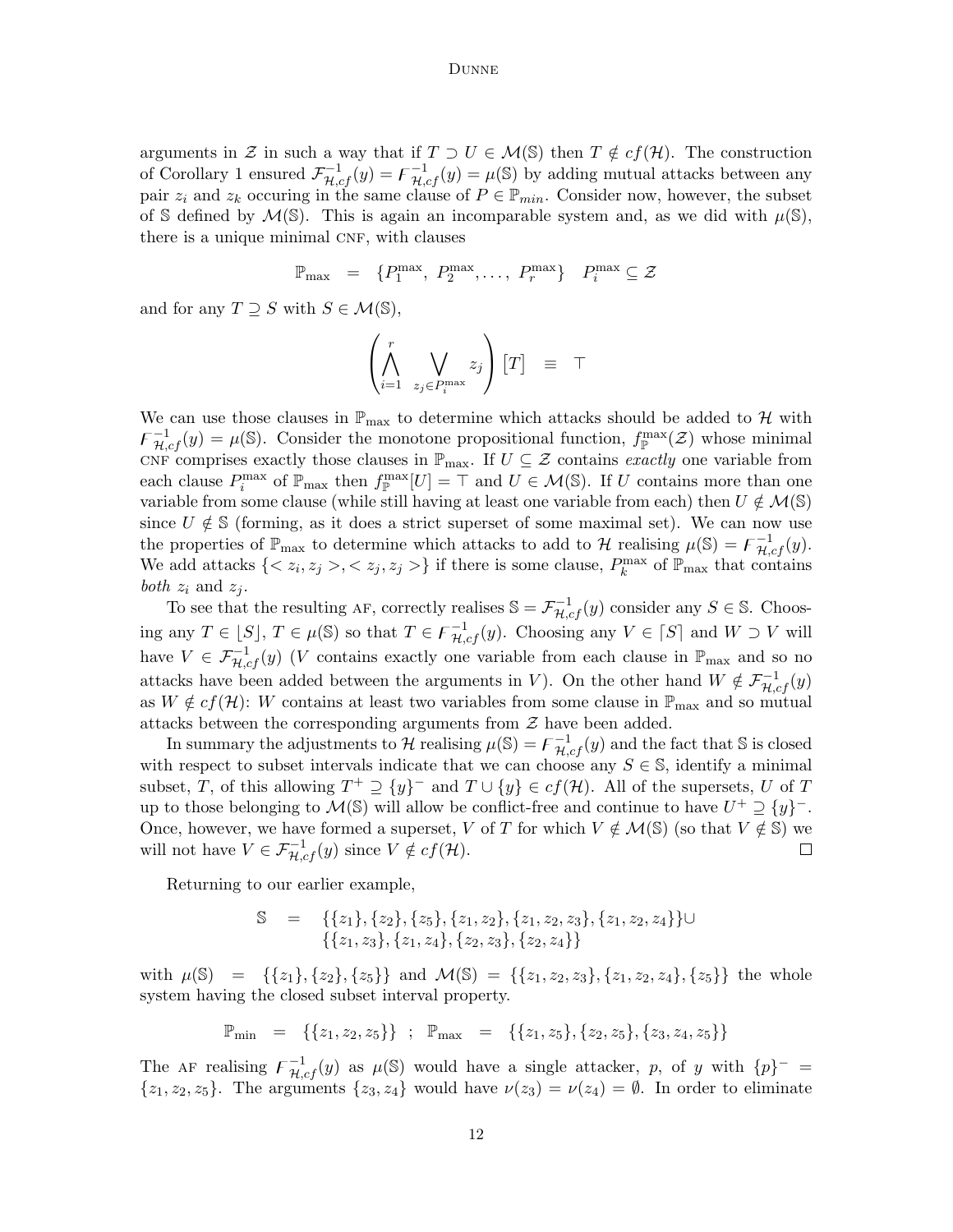supersets of sets in  $\mathcal{M}(\mathbb{S})$  we add symmetric attacks between  $z_5$  and all other arguments; and between  $z_3$  and  $z_4$ . The former collection guarantees that no strict superset of  $\{z_5\}$  is in  $\mathcal{F}_{\mathcal{H},cf}^{-1}(y)$ . In addition the set  $\{z_2, z_3, z_4\} \notin \mathcal{F}_{\mathcal{H},cf}^{-1}(y)$ . The only minimal set available is  $\{z_2\}$ and the relevant maximal sets  $\{\{z_1, z_2, z_3\}, \{z_1, z_2, z_4\}\}\,$ , however  $\{z_2, z_3, z_4\}$  is not a subset of any of these: the symmetric attack between  $z_3$  and  $z_4$  ensures that  $\{z_2, z_3, z_4\} \notin cf(\mathcal{H})$ despite  $\{z_2, z_3, z_4\}^+ \supseteq \{y\}^-$ .

Noting that the constructions just presented apply equally to  $\sigma = adm$ , combining Theorem 2 and Theorem 3 we obtain Corollary 2.

**Corollary 2.** For  $\sigma \in \{adm, cf\}$ , there is an AF, H, in which  $\mathbb{S} = \mathcal{F}_{\mathcal{H}, \sigma}^{-1}(y)$  if and only if S is closed with respect to subset intervals.

One other point raised by the the construction from Theorem 1 is that this may use exponentially many auxiliary arguments. This, of course, occurs cases for which  $|\mathbb{T}| \sim 2^{|\mathcal{Z}|}$ , e.g. when  $|\mathcal{Z}| = 2n$  and T comprises all subsets of size n from Z. Perhaps less obviously, one might have (again with  $|\mathcal{Z}| = 2n$ )  $|\mathbb{T}| = n$  but, with the construction used,  $2^n$  auxiliary arguments in  $X$ . For example if

$$
\mathbb{T} = \{ \{ z_i, z_{n+i} \} : 1 \le i \le n \}
$$

The implicant form of  $f_{\mathbb{T}}(z_1,\ldots,z_{2n})$  used in the proof of Theorem 1 is

$$
\bigvee_{i=1}^{n} z_i \wedge z_{n+i}
$$

The implicate form giving rise to the system of sets  $\mathbb{P}$  has  $2^n$  clauses leading to  $|\mathcal{X}| =$  $1 + n + 2^n$ .

Such phenomena raise the question of whether this exponential increase is inevitable. Suppose we define for an incomparable system, S, using only arguments drawn from a set  $\mathcal{Z} = \{z_1, z_2, \ldots, z_n\}$  (by which it is assumed that for each  $z_i \in \mathcal{Z}$  there is some  $S \in \mathbb{S}$  with  $z_i \in S$ 

$$
\min(\mathbb{S}) = \min \{ | \{y\}^-| : \exists \mathcal{H}(\mathcal{X}, \mathcal{A}), \{y\} \cup \mathcal{Z} \subseteq \mathcal{X}, \ \mathcal{F}_{\mathcal{H},cf}^{-1}(y) = \mathbb{S} \}
$$

**Theorem 4.** For any incomparable system S from  $2^{\mathcal{Z}}$  (in which  $z_i \in \mathcal{Z}$  occurs in some  $S \in \mathbb{S}$ ), let  $\mathbb{P}_{\mathbb{S}}$  denote the collection of subsets from  $\mathcal{Z}$  corresponding to the clauses in the unique minimal CNF expression equivalent to

$$
f_{\mathbb{S}}(\mathcal{Z}) = \bigvee_{S \in \mathbb{S}} \bigwedge_{z \in S} z
$$

So that

$$
f_{\mathbb{S}}(\mathcal{Z}) \equiv \bigwedge_{P \in \mathbb{P}_{\mathbb{S}}} \left( \bigvee_{z \in P} z \right)
$$

Let cnf( $\mathcal{S}$ ) be the number of clauses in this unique minimal CNF.

$$
\min(\mathbb{S}) \quad \geq \quad cnf(\mathbb{S})
$$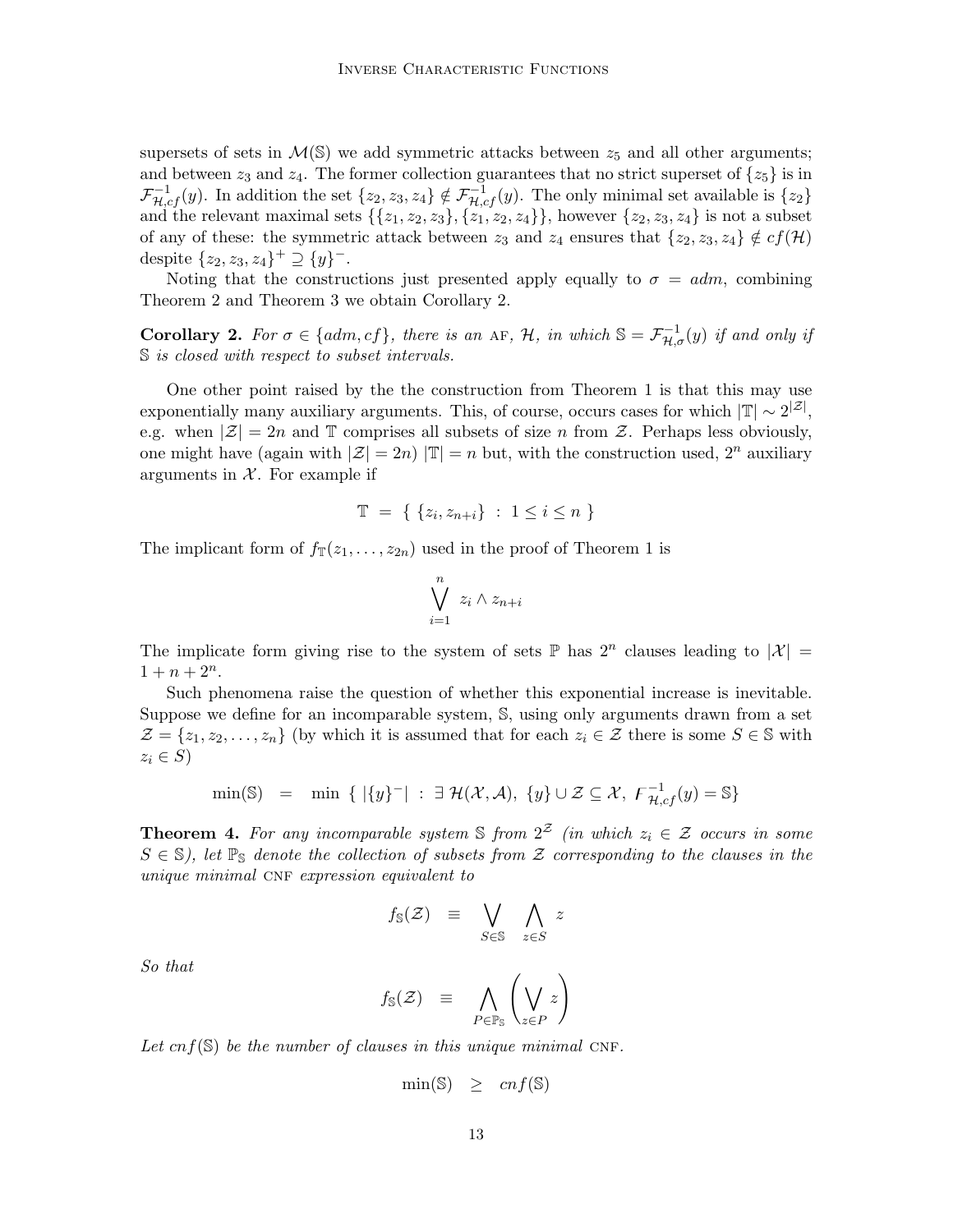*Proof.* Given the system of incomparable sets,  $\mathcal{S} \subset 2^{\mathcal{Z}}$  with  $\mathcal{Z} = \{z_1, \ldots, z_m\}$  let  $\mathcal{H}(\mathcal{X}, \mathcal{A})$ be such that  $y \in \mathcal{X} \setminus \mathcal{Z}, \mathcal{Z} \subset \mathcal{X}$  and  $\overline{\mathcal{F}}_{\mathcal{H},cf}^{-1}(y) = \mathbb{S}.$ 

We first observe that in realizing S as  $\overline{F}_{\mathcal{H},cf}^{-1}(y)$  the only arguments that are needed are those in  $\mathcal{Z} \cup \{y\} \cup \{y\}^-$ . To see this suppose we had some  $x \notin \{y\}^{-1} \cup \mathcal{Z}$  in X. We have a number of possibilities.

- a.  $\nu(x) \cap \mathcal{Z} \neq \emptyset$ . We have some sub-cases.
	- a1. Letting  $S \subseteq \mathcal{Z}$  be such that  $\nu(x) \cap S \neq \emptyset$ . In this case  $\{x\} \cup S \notin \mathcal{F}_{\mathcal{H},cf}^{-1}(y)$ . Furthermore since  $x \notin S$  for every  $S \in \mathbb{S}$  it must also hold that  $\{x\} \cup T \notin \overline{\mathcal{F}_{H}^{-1}}$  $_{\mathcal{H},cf}$ for every subset  $T$  of  $S$ . It follows  $x$  is redundant (with respect to realizing  $\mathcal{S}$ ) as  $\mathcal{F}_{\mathcal{H},cf}^{-1}$  and can be removed.
	- a2. If  $S \subseteq \mathcal{Z}$  with  $\nu(x) \cap S = \emptyset$  then either  $S^+ \cup \{x\}^+ \supseteq \{y\}^-$  or S is not conflict-free and hence  $\{x\} \cup S \notin \mathcal{F}_{\mathcal{H},cf}^{-1}(y)$ . In the former case some subset T of  $\{x\} \cup S$  is in  $\mathcal{F}_{\mathcal{H},cf}^{-1}(y)$  and we cannot have  $x \in T$  since  $T \in \mathbb{S}$ . Again x can be removed without changing  $\mathcal{F}_{\mathcal{H},cf}^{-1}(y)$ .

From (a1), x cannot contribute to  $\bar{F}_{H,cf}^{-1}(y)$  and from (a2) this continues to be so for those  $S \subseteq \mathcal{Z}$  for which  $\nu(x) \cap S = \emptyset$ .

b.  $\nu(x) \cap \{y\}^- \neq \emptyset$ . From (a) we may deduce that  $\nu(x) \cap \mathcal{Z} = \emptyset$ . We are already working from the premise that  $x \notin \{y\}^-$  and for this case to occur some  $p \in \{y\}^-$  has  $\langle p, x \rangle \in \mathcal{A}$  or  $\langle x, p \rangle \in \mathcal{A}$ . In both cases eliminating x from H will have no effect on  $\overline{F}_{\mathcal{H},cf}^{-1}(y)$  being the system S.

Hence any argument other than those in  $\mathcal{Z} \cup \{y\}^-$  is redundant with respect to realising S as  $\overline{\mathcal{F}}^{-1}_{\mathcal{H},cf}(y)$ 

Consider  $|\{y\}^-|$  in H. Suppose for the sake of contradiction that  $|\{y\}^-| < cnf(\mathbb{S})$ . We know from our initial analysis that  $\{y\}^-\subseteq \mathcal{Z}^+$  and  $\mathcal{X}=\mathcal{Z}\cup \{y\}\cup \{y\}^-$ . Let

$$
\{y\}^- = \{p_1, p_2, \ldots, p_r\}
$$

with  $r < cnf(\mathbb{S})$ . Consider the system,  $\mathbb{P} = \{P_1, P_2, \ldots, P_r\}$  of subsets of  $\mathcal{Z}$  defined through  $P_i = \{p_i\}^- \cap \mathcal{Z}$  and the propositional formula  $f_{\mathbb{P}}(\mathcal{Z})$  equivalent to

$$
f_{\mathbb{P}}(\mathcal{Z}) = \bigwedge_{j=1}^r \left(\bigvee_{z_i \in P_j} z_i\right)
$$

We have assumed that  $\mathbb{S} = \overline{F}_{\mathcal{H},cf}^{-1}(y)$  and so any  $S \subset \mathcal{Z}$  for which  $S \in \mathbb{S}$  must satisfy  $f_{\mathbb{P}}[S] = \top$ , i.e. contain at least representative from each  $P_i$ . There is, however, exactly one minimal CNF formula with the property that  $S \in \mathbb{S}$  yields  $f_{\mathbb{P}}[S] = \top$  so either the formula just constructed does not describe S as  $\mathcal{F}_{\mathcal{H},cf}^{-1}$  or should it do so it has  $r \geq cnf(\mathbb{S})$ .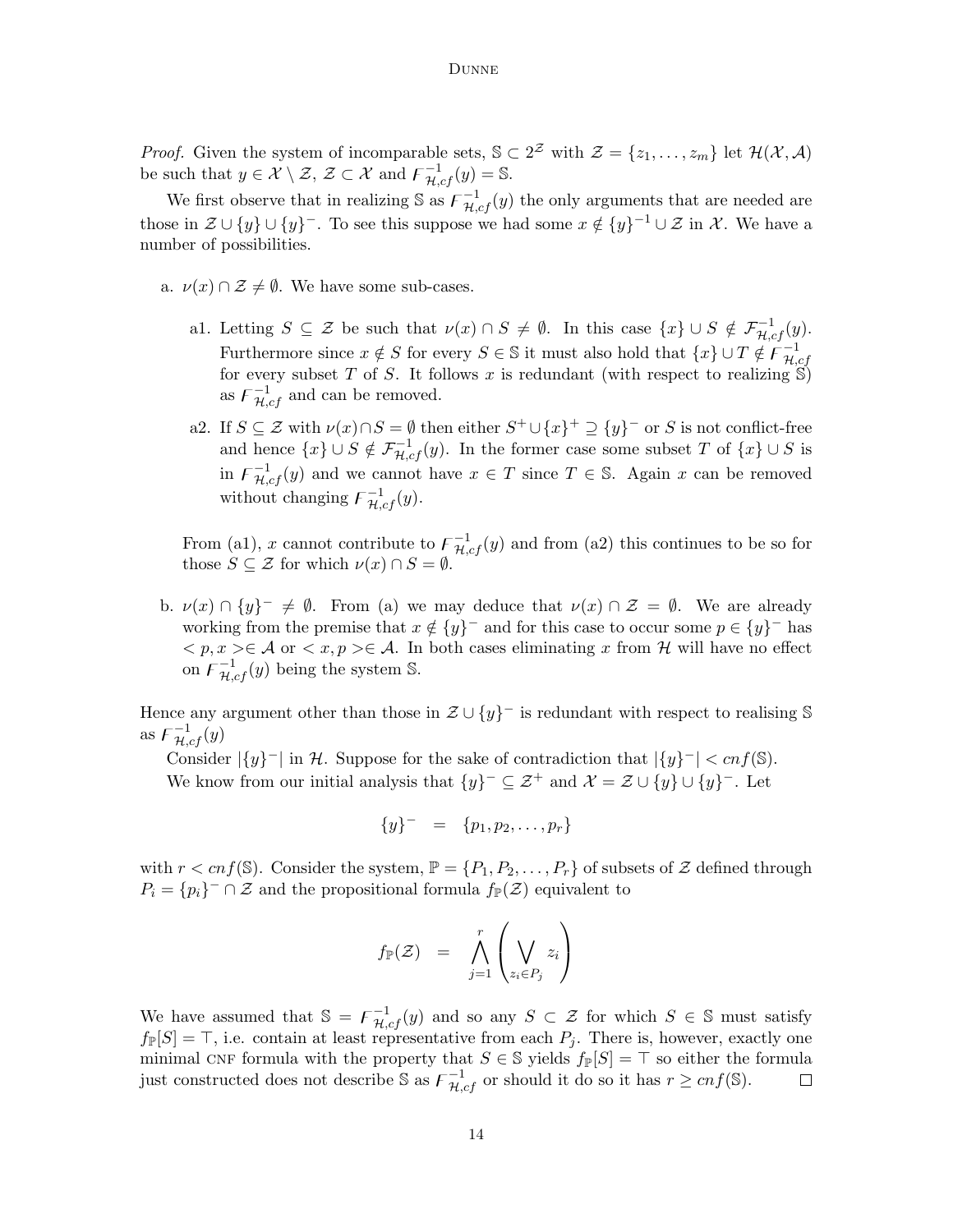# 4. Propositional Functions and  $\mathcal{F}^{-1}_{\mathcal{H},cf}(y)$

In this section our main interest is with questions arising from the following observation.

Given a set of n arguments,  $\mathcal{X}$ , and any argument  $y \notin \mathcal{X}$ , Corollary 2, characterizes exactly which subsets S of  $2^{\mathcal{X}}$  allow frameworks, H to be built with  $\mathbb{S} = \mathcal{F}_{\mathcal{H},cf}^{-1}(y)$ . Given the correspondence between "subsets of  $2^{\mathcal{X}}$ " and "sets of Boolean assignments from  $\{\top, \bot\}^{|\mathcal{X}|}$ to  $\mathcal{X}^n$  via the mapping  $\pi: 2^{\mathcal{X}} \to {\{\top, \bot\}}^{|\mathcal{X}|}$  defined for  $S \subseteq \mathcal{X}$  as

$$
\pi(x_i) = \begin{cases} \top & \text{if } x_i \in S \\ \bot & \text{if } x_i \notin S \end{cases}
$$

we see that every  $\mathbb{S} \subseteq 2^{\mathcal{X}}$  for which  $\mathbb{S} = \mathcal{F}_{\mathcal{H},cf}^{-1}(y)$  has an associated propositional function  $f_s: \{\top, \bot\}^{|\mathcal{X}|} \to \{\top, \bot\}$  defined through

$$
\forall U \subseteq \mathcal{X} \ f_{\mathbb{S}}[U] = \top \Leftrightarrow U \in \mathbb{S}
$$

In this section we wish to consider this class of propositional functions in more depth. We denote by  $C_n$  the class of propositional functions  $f: \{\top, \bot\} \to \{\top, \bot\}$  such that

$$
\forall \ \mathbb{S} \subseteq 2^{\mathcal{X}} \ f_{\mathbb{S}}(x_1, \dots, x_n) \in C_n \ \Leftrightarrow \ \exists \mathcal{H} \ s.t. \ \mathbb{S} = \mathcal{F}_{\mathcal{H},cf}^{-1}(y)
$$

Recalling the standard notation, see e.g. Dunne (Dunne, 1988, pp. 7, 15), we use  $B_n$  for the set of all n argument propositional functions and  $M_n$  for the set of n argument monotone (increasing) propostional functions, i.e. for which

$$
f(x_1,...,x_n) \in M_n \Leftrightarrow \forall U, V \ (f[U] = \top \text{ and } U \subseteq V) \Rightarrow f[V] = \top
$$

From the results presented in Section 3, specifically Corollary 2 we have

### Theorem 5.

$$
M_n \quad \subset \quad C_n \quad \subset \quad B_n
$$

*Proof.* The containment  $M_n \subseteq C_n$  is from Theorem 1 and Corollary 1. That the containment is strict is from Theorem 2 which also indicates  $C_n \subset B_n$ .  $\Box$ 

We know, e.g. (Dunne, 1988, p. 122) that most (in fact, "almost all") propositional functions are not in  $M_n$ . Formally,

$$
\lim_{n \to \infty} \frac{|M_n|}{|B_n|} = 0
$$

Furthermore the total number of  $n$  argument propositional functions is easily shown to be  $2^{2^n}$ . In contrast establishing exact bounds for  $|M_n|$  is a classical open problem (Dedekind's Problem) for which the best estimates to date are those of (Korshunov, 1981).

In Theorem 6 the characterization of Corollary 2 is reworded.

**Theorem 6.** For g, h in  $B_n$  we write  $g \leq h$  whenever for all U,  $g[U] \Rightarrow h[U]$ .

$$
f(\mathcal{X}) \in C_{|\mathcal{X}|} \iff (f(\mathcal{X}) \equiv g(\mathcal{X}) \land (\neg h(\mathcal{X})), g, h \in M_n, \text{ and } h \leq g)
$$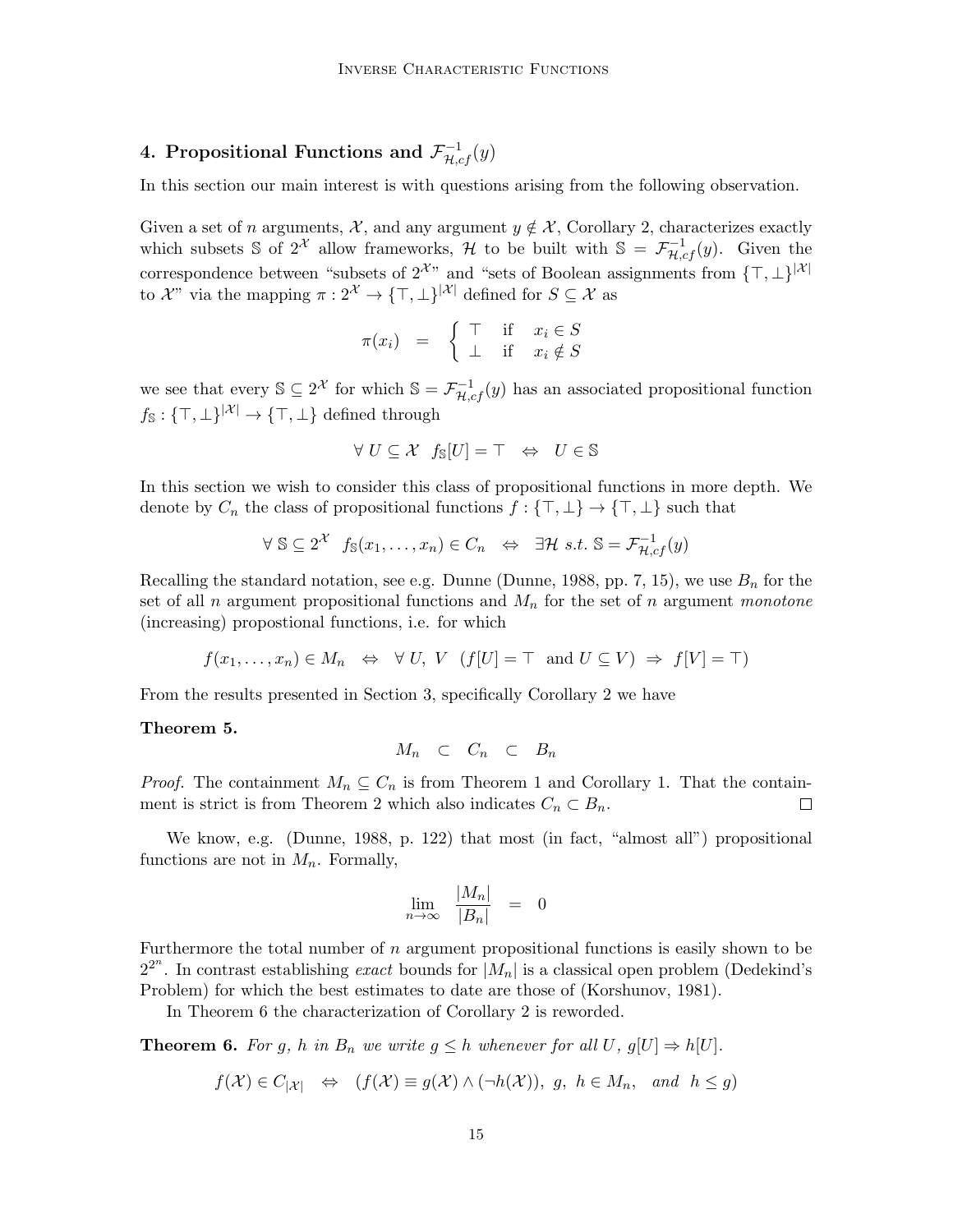*Proof.* Suppose that  $f(X) \equiv g(X_n) \wedge (\neg h(X_n))$  for monotone Boolean functions g and h with  $h \leq g$ . We show that

$$
\mathbb{S}_f = \{ \{S\} : f[S] = \top \}
$$

is closed with respect to subset intervals and therefore, via Corollary 2, belongs to  $C_n$ .

Let  $\mathcal{M}_h(X_n)$  describe the maximal *falsifying* subsets of  $X_n$  with respect to h. That is to say,  $\mathcal{M}_h$  is

$$
\mathcal{M}_h = \{ \{U\} : h[U] = \perp \text{ and } (\forall W \supset U \ h[W] = \top \}
$$

Similarly, let  $\mu_g(X_n)$  describe the minimal satisfying subsets of  $X_n$  with respect to g. That is,

$$
\mu_g = \{ \{U\} : g[U] = \top \text{ and } (\forall V \subset U \text{ } g[V] = \bot \}
$$

First notice that  $\mu(\mathbb{S}_f) = \mu_g$  and  $\mathcal{M}(\mathbb{S}_f) = \mathcal{M}_h$ . To see this, consider any  $S \in \mu(\mathbb{S}_f)$ . By definition  $g[S] = \top$  and  $h[S] = \bot$  since  $f_{\mathbb{S}}[S] = \top$ . If it were the case some  $V \subset S$ had  $g[V] = \top$  then exactly the same subset would have  $h[V] = \bot$  and hence  $f_{\mathcal{S}}[V] = \top$ contradicting  $S \in \mu(\mathbb{S}_f)$ . Similarly from  $S \in \mathcal{M}(\mathbb{S}_f)$  we have  $g[S] = \top$  and  $h[S] = \bot$  and were W  $\supset S$  to be such that  $h[W] = \perp$  then  $g[W] = \top$  then, again,  $f_{\mathbb{S}}[W] = \top$  contradicting  $S \in \mathcal{M}(\mathbb{S}_f)$ . To establish

$$
(f(\mathcal{X}) \equiv g(\mathcal{X}) \land (\neg h(\mathcal{X})), g, h \in M_n, \text{ and } h \leq g) \Rightarrow f \in C_n
$$

It suffices to show

$$
\forall U \in \mu(\mathbb{S}_f) \text{ and } \forall V \in \mathcal{M}(\mathbb{S}_f) : (U \subseteq T \subseteq V) \Rightarrow T \in \mathbb{S}_f
$$

From the definition of  $\mathbb{S}_f$  it suffices to show

$$
\forall U \in \mu(\mathbb{S}_f) \text{ and } \forall V \in \mathcal{M}(\mathbb{S}_f) : (U \subseteq T \subseteq V) \Rightarrow f[T] = \top
$$

Consider any  $(U, V, T)$  with  $U \in \mu(\mathbb{S}_f)$ ,  $V \in \mathcal{M}(\mathbb{S}_f)$  and  $U \subseteq T \subseteq V$ . From  $U \in \mu(\mathbb{S}_f)$  and  $U \subseteq T$  we have  $g[T] = \top: U \in \mu_g, g \in M_n$  and  $U \subseteq T$ . From  $V \in \mathcal{M}(\mathbb{S}_f)$  and  $T \subseteq V$  we have  $h[T] = \perp: V \in \mathcal{M}_h, h \in M_n$  and  $T \subseteq V$ . Hence, from  $f_s \equiv g \wedge (\neg h)$  we obtain

$$
f_{\mathbb{S}}[T] = g[T] \wedge (\neg h[T]) = \top \wedge (\neg \bot) = \top
$$

So completing the first part.

It remains to show the converse implication

$$
f(\mathcal{X}) \in C_{|\mathcal{X}|} \Rightarrow (f(\mathcal{X}) \equiv g(\mathcal{X}) \land (\neg h(\mathcal{X})), g, h \in M_n, \text{ and } h \leq g)
$$

From  $f(\mathcal{X}) \in C_{|\mathcal{X}|}$  and Corollary 2 the set  $\mathbb{S}_f$ , defined earlier, is closed with respect to subset intervals. Consider the propositional functions  $g$  and  $h$  defined as

 $\ddot{\phantom{1}}$ 

$$
g(x_1, \ldots, x_n) \equiv \bigvee_{S \in \mu(\mathbb{S}_f)} \bigwedge_{x_i \in S} x_i
$$

$$
h(x_1, \ldots, x_n) \equiv \bigvee_{S \in \mathcal{M}(\mathbb{S}_f)} \bigwedge_{x_i \in S} x_i \wedge \left(\bigvee_{x_j \notin S} x_j\right)
$$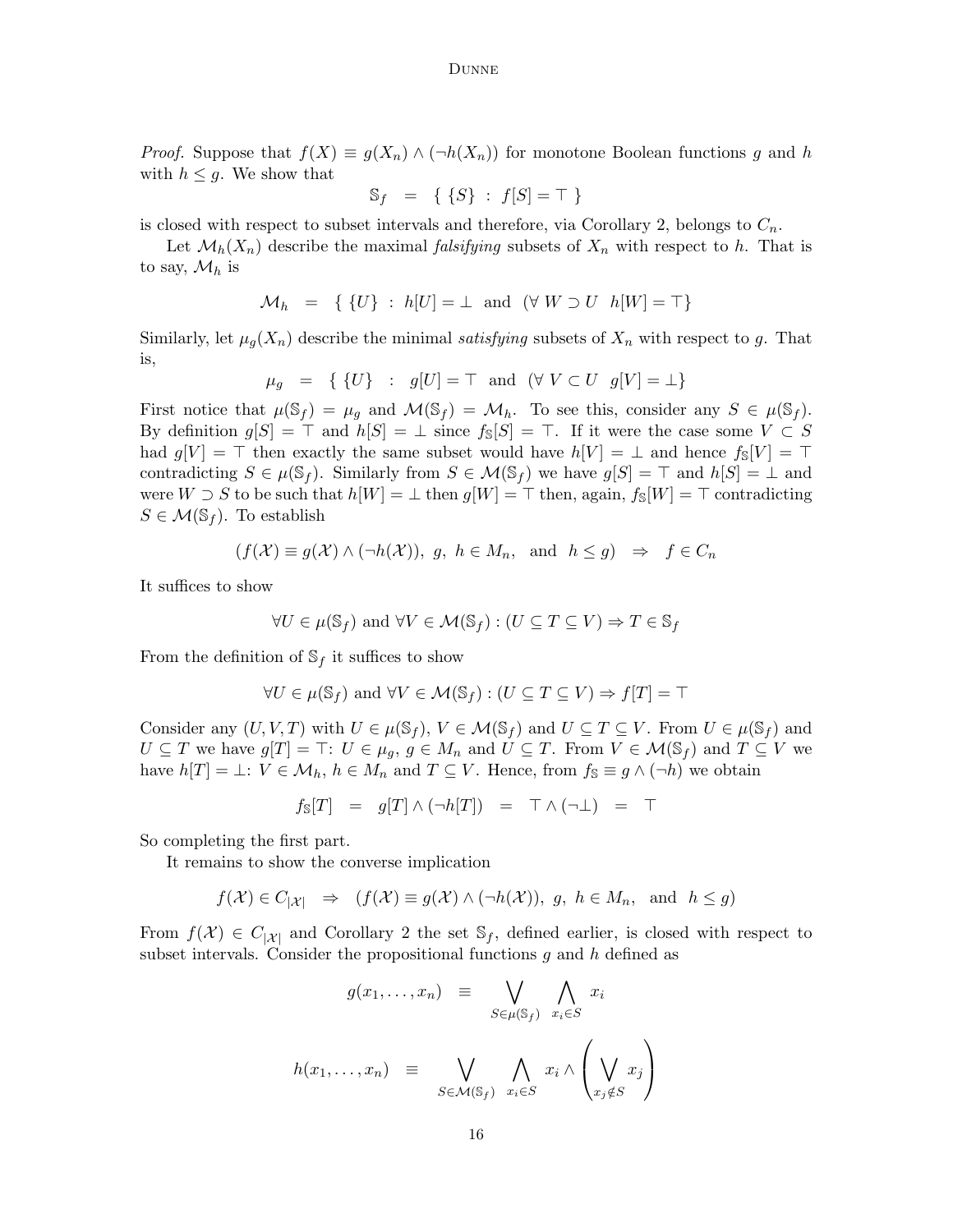It is clear that  $g \in M_n$  and  $h \in M_n$ .<sup>1</sup> We claim that  $h \leq g$ . To see this consider any  $T \subseteq \{x_1, \ldots, x_n\}$  for which  $h[T] = \top$ . In this case we find some  $V \in \mathcal{M}(\mathbb{S}_f)$  for which  $V \subseteq T$  so that, from  $h[V] = \top$  we have  $h[T] = \top$ . From the fact that there must be (at least) one  $U \in \mu(\mathbb{S}_f)$  for which  $U \subseteq V$  we have  $g[U] = \top$  and, thence  $g[T] = \top$  (as  $U \subseteq V \subseteq T$ ). In total,  $g \in M_n$ ,  $h \in M_n$ . amd  $h \leq g$ . To complete the argument we need to show

$$
\forall S \in \mathbb{S}_f \quad g[S] = \top \quad \text{and } h[S] = \bot
$$

Let T be any set in  $\mathbb{S}_f$ . Since it must be the case that  $T \supseteq U$  for some  $U \in \mu(\mathbb{S}_f)$  we must have  $g[T] = \top$ . It is, however, also the case that  $T \subseteq V$  for some  $V \in \mathcal{M}(\mathbb{S}_f)$ . Examining the structure of  $h(x_1, \ldots, x_n)$  in more detail, its implicants are all products (conjunctions) taking some  $V \in \mathcal{M}(\mathbb{S}_f)$  and forming

$$
\bigwedge_{x_i \in V} x_i \wedge \left(\bigvee_{x_j \notin V} x_j\right)
$$

so that the only  $W \subseteq \{x_1, \ldots, x_n\}$  for which  $h[W] = \top$  are those which are a strict superset of a set in  $\mathcal{M}(\mathbb{S}_f)$ . For all other subsets, W, it holds that  $h[W] = \bot$ . We have chosen an arbitrary T in  $\mathcal{S}_f$  and such T casnnot be a strict superset of any maximal set in  $\mathcal{S}_f$ , hence  $h[T] = \perp$  and the required conclusion

$$
\forall S \in \mathbb{S}_f \quad g[S] = \top \quad \text{and } h[S] = \bot
$$

In total we deduce that

$$
f(\mathcal{X}) \in C_{|\mathcal{X}|} \iff (f(\mathcal{X}) \equiv g(\mathcal{X}) \land (\neg h(\mathcal{X})), g, h \in M_n, \text{ and } h \leq g)
$$

as claimed.

### Corollary 3.

$$
\lim_{n \to \infty} \frac{|C_n|}{|B_n|} = 0
$$

That is to say, for almost all n-argument propositional functions,  $f(x_1, \ldots, x_n)$  there is no AF for which

$$
\{ S \subseteq \{x_1, \dots, x_n\} : f[S] = \top \} = \mathcal{F}_{\mathcal{H},cf}^{-1}(y)
$$

*Proof.* From Theorem 6, every  $f \in C_n$  is described by two monotone Boolean functions and hence  $|C_n| \leq |M_n|^2$ . Using Hansel's upper bound for  $|M_n|$  from (Hansel, 1966) we have:<sup>2</sup>

$$
|C_n| \leq 3 \left( \begin{array}{c} n \\ \lfloor n/2 \rfloor \end{array} \right)
$$

 $\Box$ 

<sup>1.</sup> Although we have not explicitly stated this, one of the defining attributes of  $M_n$  is that every (nonconstant)  $f \in M_n$  is equivalent to some propositional formula,  $\varphi_f$  built using the logical operations {∨, ∧}, cf. (Dunne, 1988, Lemma 1.1, p. 15).

<sup>2.</sup> Although the upper estimate by Hansel has been reduced, it suffices to use this for the proof, one advantage being the elegant function form obtained.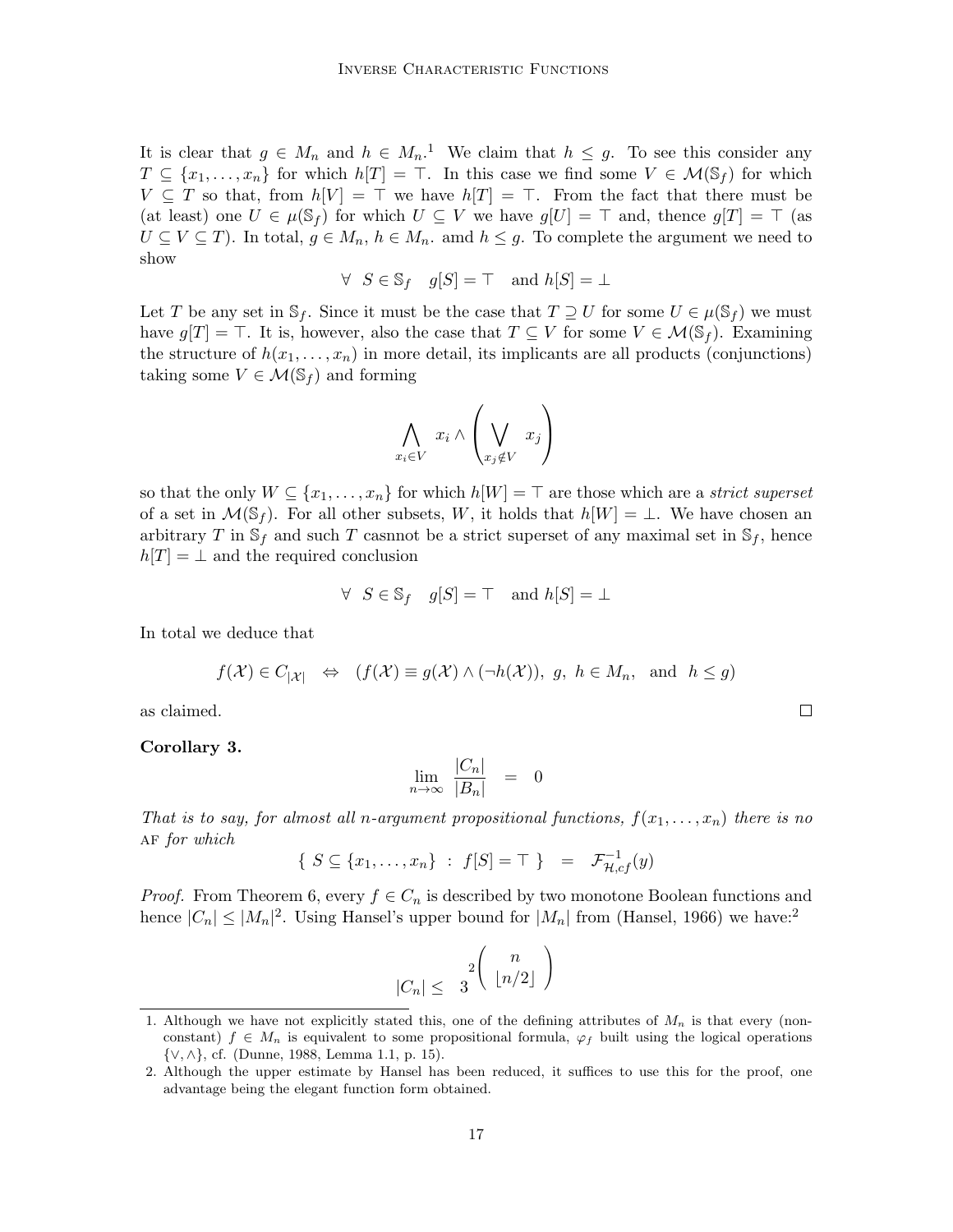From Stirling's approximation we obtain

$$
\left(\begin{array}{c}n\\ \lfloor n/2 \rfloor\end{array}\right) \sim \frac{2^n}{\sqrt{2\pi n}}
$$

So that,

$$
\log_2|C_n| = O\left(\frac{2^n}{\sqrt{n}}\right)
$$

On the other hand  $\log_2|B_n| = 2^n$  which being asymptotically larger than our estimate for  $log_2|C_n|$  gives the result claimed.  $\Box$ 

## 5. Complexity Issues

Letting  $\sigma \in \{adm, cf\}$  we have a number of computational issues motivated with respect to  $\mathcal{F}_{\mathcal{H},\sigma}^{-1}(y)$  and  $\mathcal{F}_{\mathcal{H},\sigma}^{-1}(y)$ . Specifically the following decision problems are raised.

 $\sigma$ –VERIFICATION

**Instance:** AF  $\mathcal{H}(\mathcal{X}, \mathcal{A})$ , argument  $y \in \mathcal{X}, S \subseteq \mathcal{X} \setminus \{y\}.$ 

Question:  $S \in \mathcal{F}_{\mathcal{H},\sigma}^{-1}(y)$ ?

 $\sigma$ –NON-EMPTINESS

**Instance:** AF  $\mathcal{H}(\mathcal{X}, \mathcal{A})$ , argument  $y \in \mathcal{X}$ 

Question:  $\mathcal{F}_{\mathcal{H}, \sigma}^{-1}(y) \neq \emptyset$ ?

 $\sigma$ –MINIMALITY

**Instance:** AF  $\mathcal{H}(\mathcal{X}, \mathcal{A})$  argument  $y \in \mathcal{X}, S \subseteq \mathcal{X} \setminus \{y\}.$ 

Question:  $S \in \mathcal{F}_{\mathcal{H},\sigma}^{-1}(y)$ ?

σ–maximality

**Instance:** AF  $\mathcal{H}(\mathcal{X}, \mathcal{A})$  argument  $y \in \mathcal{X}, S \subseteq \mathcal{X} \setminus \{y\}.$ 

Question:  $S \in \mathbb{F}_{\mathcal{H},\sigma}^{-1}(y)$ ?

 $\sigma$ –COINCIDENCE

**Instance:** AF  $\mathcal{H}(\mathcal{X}, \mathcal{A})$  argument  $y \in \mathcal{X}$ 

Question:  $\mathcal{F}_{\mathcal{H},\sigma}^{-1}(y) = \mathcal{F}_{\mathcal{H},\sigma}^{-1}(y)$ ?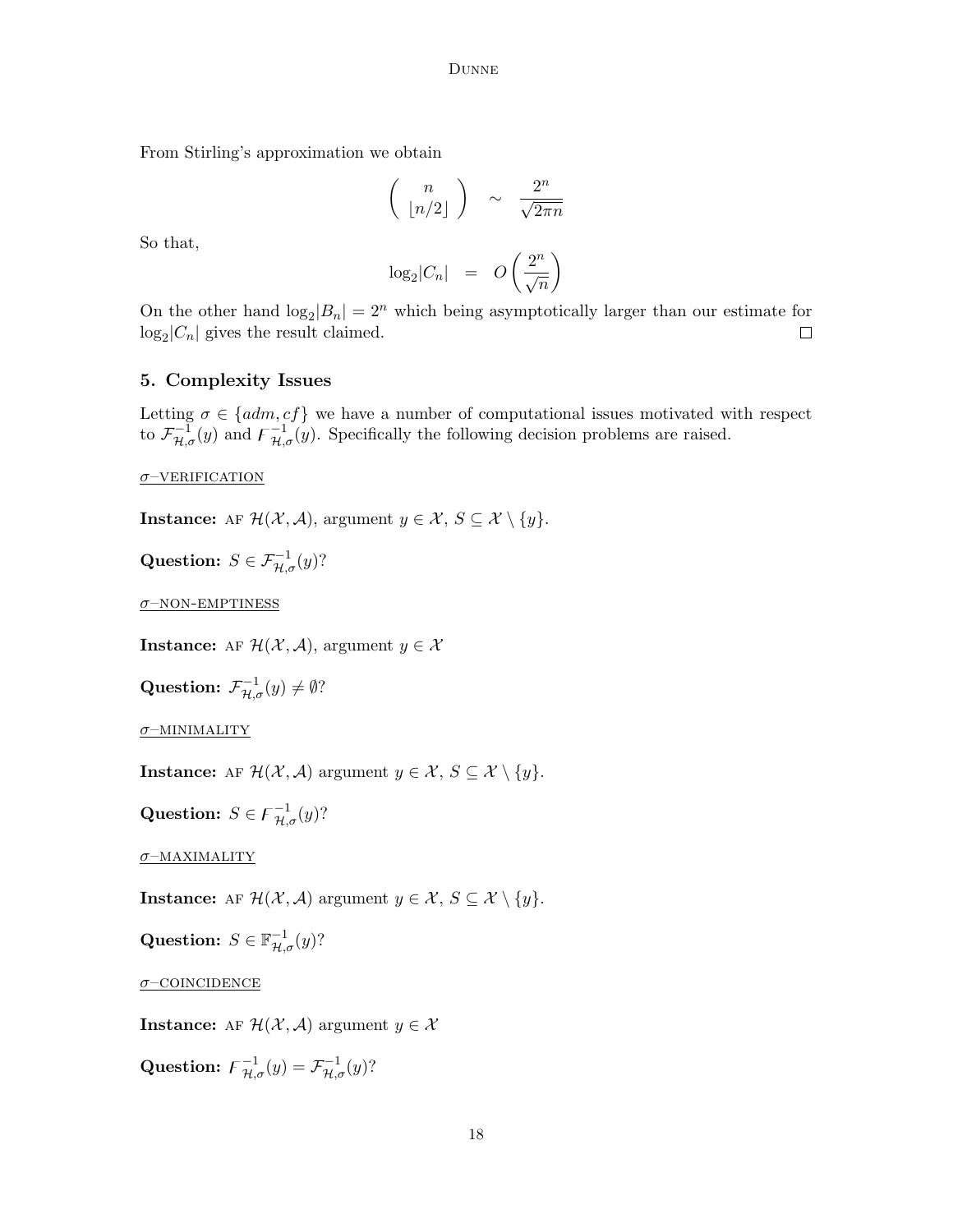Two of these problems are easily classified.

### Theorem 7.

a.  $\sigma$ -VERIFICATION is in P for both  $\sigma = adm$  and  $\sigma = cf$ .

b.  $\sigma$ -NON-EMPTINESS is NP-complete for both  $\sigma = adm$  and  $\sigma = cf$ .

*Proof.* For (a) verifying that  $S \in \mathcal{F}_{\mathcal{H},\sigma}^{-1}(y)$  requires only checking  $S \cup \{y\} \in \sigma(\mathcal{H})$  and that  $y \in \mathcal{F}_{\mathcal{H}}(S)$  both of which are efficiently decidable.

For  $(b)$  simply use the standard translation of Definition 6 from a CNF-SAT of CNF formula  $\varphi(x_1,\ldots,x_n)$  having clauses  $\{C_1,\ldots,C_m\}$  to an AF,  $\mathcal{H}_{\varphi}(\mathcal{X}_{\varphi},\mathcal{A}_{\phi})$ . The instance  $(\mathcal{H}, \varphi)$  of  $\sigma$ -NON-EMPTINESS is accepted, i.e.  $\mathcal{F}_{\mathcal{H}_{\varphi}, \sigma}^{-1}(\varphi) \neq \emptyset$  if and only if  $\varphi(x_1, \ldots, x_n)$  is satisfiable.

With a little more effort we can also show

**Theorem 8.** cf-MINIMALITY and cf-MAXIMALITY are in P.

*Proof.* Given  $\mathcal{H}(\mathcal{X}, \mathcal{A}), y \in \mathcal{X}$  and  $S \subseteq \mathcal{X}$ , in order to check  $S \in \mathcal{F}_{\mathcal{H},cf}^{-1}$  we first need to confirm both  $S \cup \{y\} \in cf(\mathcal{H})$  and  $y \in \mathcal{F}_{\mathcal{H}}(S)$ : if either fails to hold then  $S \notin \mathcal{F}_{\mathcal{H}_{\mathcal{H}}}^{-1}$  $_{\mathcal{H},cf}$ since  $S \notin \mathcal{F}_{\mathcal{H},cf}^{-1}$ . Both of these preconditions are verifiable efficiently. Suppose we have determined that  $S \in \mathcal{F}_{\mathcal{H},cf}^{-1}(y)$ . If S is not minimal then there is some  $T \subset S$  for which  $T \in \mathcal{F}_{\mathcal{H},cf}^{-1}(y)$ . For each  $x \in S$  let  $S_x$  be  $S \setminus \{x\}$ . We can first check for each x in turn whether  $S_x^+ \supseteq {y}^-$ . If for every  $x \in S$  it turns out that  $S_x^+ \supseteq {y}^-$  then  $S \in \mathfrak{F}_{\mathcal{H},cf}^{-1}(y)$ since it is not possible to remove any argument from  $S$  and preserve a defense of  $y$ . On the other hand if we find a single  $x \in S$  for which  $S_x^+ \supseteq \{y\}^-$  then  $S_x \in \mathcal{F}_{\mathcal{H},cf}^{-1}(y)$  and  $S_x \subset S$ thence  $S \notin \mathcal{F}_{\mathcal{H},cf}^{-1}$ .

For checking cf-maximality it suffices first to verify that  $S \in \mathcal{F}_{\mathcal{H},cf}^{-1}(y)$  and then confirm for all  $z \in \mathcal{X} \setminus (S \cup \{y\})$  that  $S \cup \{z, y\} \notin cf(\mathcal{H})$  (notice that  $S \in \mathcal{F}_{\mathcal{H},cf}^{-1}(y)$  immediately gives  $S^+ \cup \{z\}^+ \supseteq {\{y\}}^+$  so in order for S to be maximal all supersets must be shown not to be conflict-free).  $\Box$ 

Notice that the argument used in this proof does not extend to adm-minimality. In the proof we exploit the fact that every subset of a conflict-free set is conflict-free, however, it is not the case that every subset of an admissible set is admissible.

We also observe that the reduction used in the proof that  $\sigma$ –NON-EMPTINESS is NP– complete can not be applied to establish  $\sigma$ –COINCIDENCE is conp–complete. If we use the standard translation, attempting to reduce from CNF–unsatisfiability to  $\sigma$ –COINCIDENCE then, although unsatisfiability does imply coincidence (since unsatisfiability implies  $\mathcal{F}_{\mathcal{H},\sigma}^{-1}(\varphi)$  =  $\emptyset$  and so, vacuously,  $\mathcal{F}_{\mathcal{H},\sigma}^{-1}(\varphi) = \mathcal{F}_{\mathcal{H},\sigma}^{-1}(\varphi)$ , the converse  $-\mathcal{F}_{\mathcal{H},\sigma}^{-1}(\varphi) = \mathcal{F}_{\mathcal{H},\sigma}^{-1}(\varphi)$  implies  $\varphi$  is unsatisfiable – is not, necessarily true: for example  $\varphi$  could have a *unique* satisfying assignment or only satisfying assignments which require *every* variable to be assigned some truth value, i.e.  $\varphi$  has no redundant literals.

Nevertheless, in the case *adm*-COINCIDENCE we are able to prove:

**Theorem 9.**  $adm$ –COINCIDENCE is coNP–complete.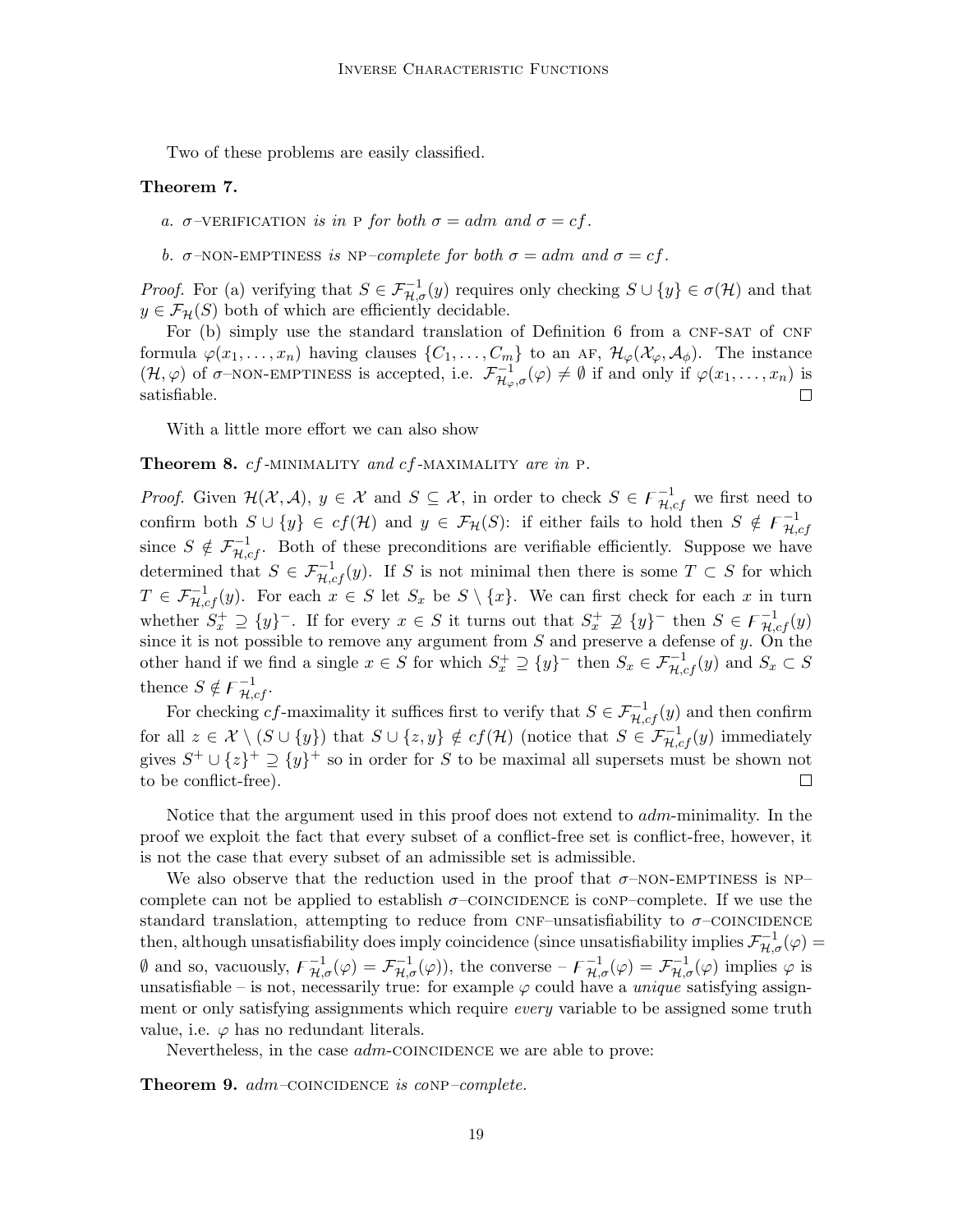*Proof.* Given the instance  $(\mathcal{H}(\mathcal{X}, \mathcal{A}), y)$  checking if  $\mathcal{F}_{\mathcal{H}, adm}^{-1}(y) = \mathcal{F}_{\mathcal{H}, adm}^{-1}(y)$  just requires testing if

$$
\forall S \subseteq \mathcal{X}, \ \forall T \subseteq \mathcal{X} \quad (S \subset T) \Rightarrow (S \notin \mathcal{F}_{\mathcal{H},adm}^{-1}(y) \text{ or } T \notin \mathcal{F}_{\mathcal{H},adm}^{-1}(y))
$$

Since testing membership in  $\mathcal{F}_{H,adm}^{-1}(y)$  can be done efficiently this computation can be realised in conp. It is noted that  $S \subset T$  and both  $S \in \mathcal{F}_{\mathcal{H},adm}^{-1}(y)$  and  $T \in \mathcal{F}_{\mathcal{H},adm}^{-1}(y)$ guarantees  $\mathcal{F}_{\mathcal{H},adm}^{-1}(y) \neq \mathcal{F}_{\mathcal{H},adm}^{-1}(y)$  even though it may not be the case that  $S \in \mathcal{F}_{\mathcal{H},adm}^{-1}(y)$ .

To show  $adm$ -COINCIDENCE is conp–hard we use a variant of the standard translation from propositional formulae in CNF arguing that  $\varphi(x_1, \ldots, x_n)$  is unsatisfiable if and only the constructed AF,  $\mathcal{G}_{\varphi}$  has  $\overline{\mathcal{F}}_{\mathcal{G},adm}^{-1}(\psi) = \overline{\mathcal{F}}_{\mathcal{G},adm}^{-1}(\psi)$ 

Given  $\varphi(x_1,\ldots,x_n)$  a propositional formula in CNF modify  $\mathcal{H}_{\varphi}(\mathcal{X}_{\varphi},\mathcal{A}_{\varphi})$  of the standard translation to the AF,  $\mathcal{G}$ , by adding arguments

$$
\{\alpha, \vartheta, \pi, \psi\}
$$

and attacks

$$
\left\{\n\begin{array}{l}\n<\varphi,\alpha><,<\varphi,\pi><,<\vartheta,\pi><,<\pi,\psi>>,\\
<\alpha,x_i><,<\alpha,\neg x>>>1\leq i\leq n\n\end{array}\n\right\}
$$

The construction is illustrated in Figure 4.



Figure 4: Variant of Standard Translation in Reduction to  $adm$ -COINCIDENCE.

We claim that  $(\mathcal{G}, \psi)$  is accepted as an instance of *adm*-COINCIDENCE if and only if  $\varphi(x_1,\ldots,x_n)$  is unsatisfiable.

Suppose that  $(\mathcal{G}, \psi)$  is accepted as an instance of *adm*-COINCIDENCE. Notice that  $\mathcal{F}_{\mathcal{G},adm}^{-1}(\psi)$  contains the set  $\{\{\vartheta\}\}\$ . The argument  $\vartheta$  is one attacker of  $\pi$  the only attacker of  $\psi$ . It follows that  $\{\vartheta,\psi\}$  is admissible and since  $\{\vartheta\}^- = \vartheta$  (hence  $\{\vartheta\}$  is admissible) so  $\psi \in \mathcal{F}_{\mathcal{G}}(\{\vartheta\})$ . It is clear that  $\{\{\vartheta\}\}\in \mathcal{F}_{\mathcal{G},\text{adm}}^{-1}(\psi)$ . Suppose some other S was a member of  $\mathcal{F}_{\mathcal{G},adm}^{-1}(\psi)$ . If  $\vartheta \in S$  and  $S \neq {\vartheta}$  the assumption that  $(\mathcal{G}, \psi)$  is accepted as an instance of adm-coincidence would be contradicted:  $S \notin F_{\mathcal{G},adm}(\psi)$  (since  $\vartheta \in S$ ). Since we cannot have  $\vartheta \in S$  in order for  $S \in \mathcal{F}_{\mathcal{G},adm}^{-1}(\psi)$  requires  $\varphi \in S$ . Such would require a subset  $\{y_1, \ldots, y_n\}$  of the arguments  $\{x_i, \neg x_i : 1 \leq i \leq n\}$  in order to attack all of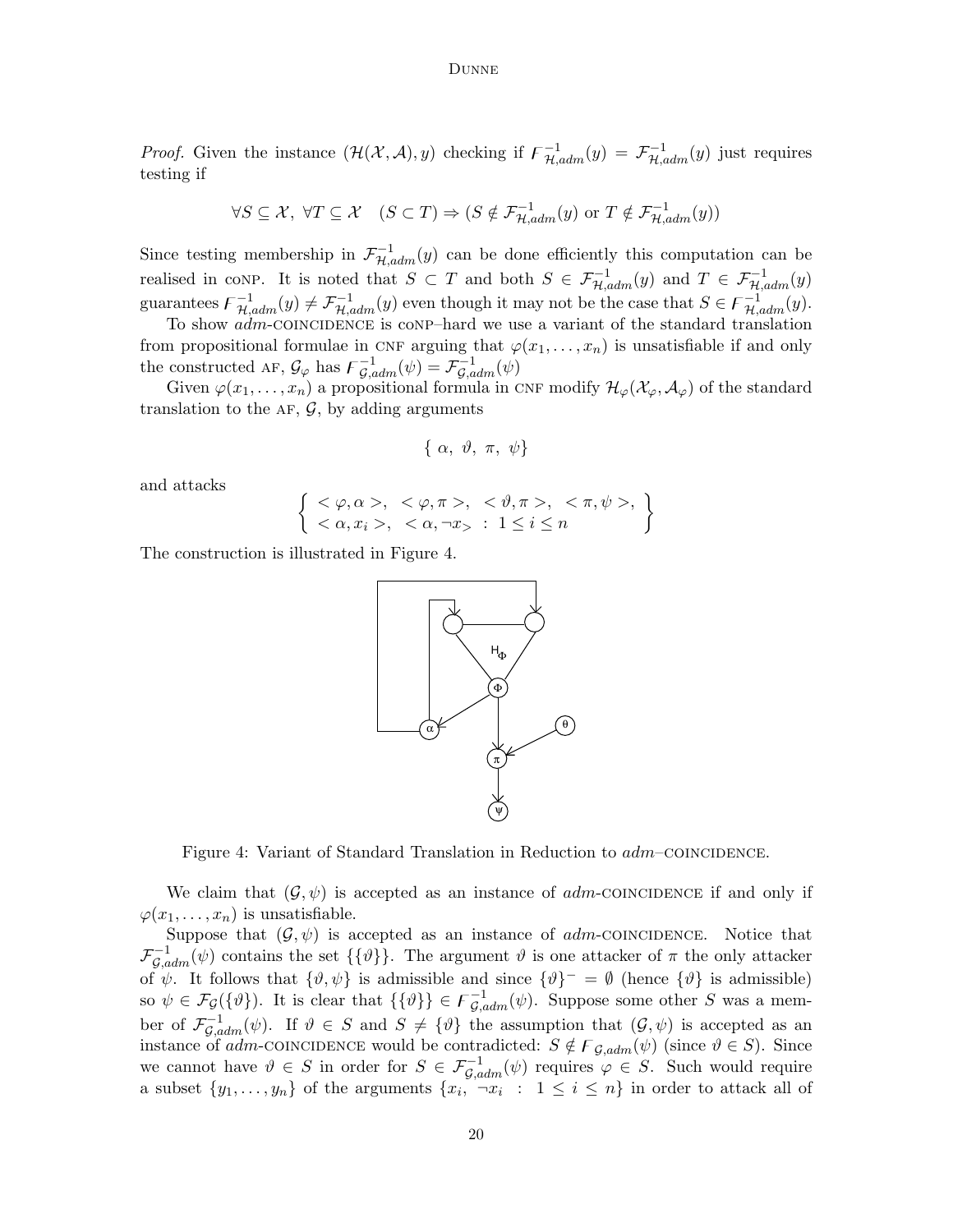the clause arguments  $C_j$ . Such a set would, however, indicate that  $\varphi$  was satisfiable. This allows us to deduce that if  $(G, \psi)$  is accepted as an instance of *adm*-COINCIDENCE the only set in  $\mathcal{F}_{\mathcal{G},adm}^{-1}(\psi)$  is  $\{\{\vartheta\}\}\$ and there are no other sets in  $\mathcal{F}_{\mathcal{G},adm}^{-1}(\psi)$ . Notice that since the argument  $\alpha$  attacks each  $x_i$  and  $\neg x_i$  and  $\alpha$  is only counterattacked by  $\varphi$ , although, given  $y \in \{0,1\}^n$  all sets of the form

$$
S_y = \{\vartheta\} \cup \{x_i : y_i = 1\} \cup \{\neg x_i : y_i = 0\}
$$

belong to  $\mathcal{F}_{\mathcal{G},cf}^{-1}(\psi)$  these do not belong to  $\mathcal{F}_{\mathcal{G},adm}^{-1}(\psi)$  since they do not contain a defence to the attacks by  $\alpha$ .

We deduce that if  $(\mathcal{G}, \psi)$  is accepted as an instance of *adm*-COINCIDENCE then  $\varphi(x_1, \ldots, x_n)$ is unsatisfiable.

For the converse implication suppose that  $\varphi(x_1, \ldots, x_n)$  is unsatisfiable. We show in this event that  $(\mathcal{G}, \psi)$  is accepted as an instance of adm-coincidence. Since  $\varphi$  is unsatisfiable not only is there no admissible subset of the arguments in  $\mathcal G$  that contains  $\varphi$  there is, furthermore, no admissible set that contains any of the arguments  $x_i$  or  $\neg x_i$ . In order for the latter arguments to be admissible a witnessing set would have to contain a defence to the attack from  $\alpha$ , however, the only such defender would be  $\varphi$  which is itself inadmissible. It follows that the only subset, S, for which  $\psi \in \mathcal{F}_{\mathcal{G}}(S)$  is the set  $\{\vartheta\}$ , hence  $\mathcal{F}_{\mathcal{G},adm}^{-1}(\psi)$  $\{\{\vartheta\}\}\$ and  $\mathcal{F}_{\mathcal{G},adm}^{-1}(\psi) = \mathcal{F}_{\mathcal{G},adm}^{-1}(\psi)$ . It follows that if  $\varphi(x_1,\ldots,x_n)$  is unsatisfiable then  $(\mathcal{G}, \psi)$  is accepted as an instance of *adm*-COINCIDENCE so completing the proof that *adm*coincidence is conp–complete.  $\Box$ 

We have as an immediate Corollary of Theorem 9.

Corollary 4. adm-MAXIMALITY is conp-complete.

*Proof.* For membership in conp given  $(\mathcal{H}, y, S)$  it suffices to test  $S \in \mathcal{F}_{\mathcal{H},adm}^{-1}(y)$  and for every  $T \supset S$  that  $T \cup \{y\} \notin adm(\mathcal{H})$ .

For conp–hardness we use exactly the same translation from CNF formulae,  $\varphi$  to the AF, G, described in the proof of Theorem 9. The instance of  $adm$ -MAXIMALITY is  $(\mathcal{G}, \psi, \{\vartheta\})$ . We have already seen that  $\{\vartheta\} \in \mathcal{F}_{\mathcal{G},adm}^{-1}(\psi)$ . It will be a maximal such set if and only if no other arguments of  $\mathcal G$  can be added and admissibility preserved. Following the argument of Theorem 9 this will be the case if and only  $\varphi$  is unsatisfiable. П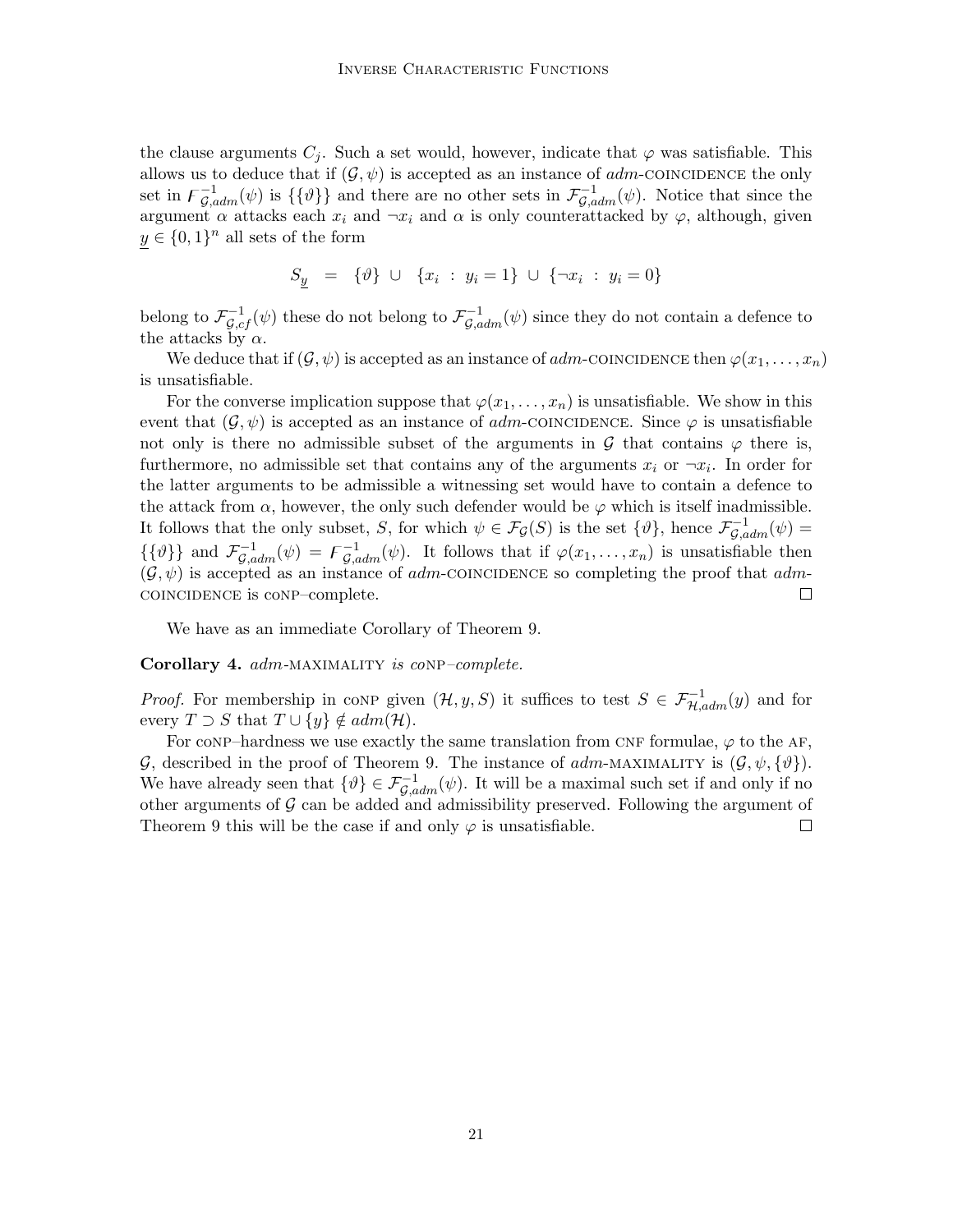## 6. Conclusions & Further work

The principal aim of this paper has been to propose a formulation of the concept "inverse characteristic function" as a complementary notion to the well-studied standard idea of characteristic function. Our main efforts have been directed towards considering different plausible formulation from entirely unrestricted through to cases imposing some semantic constraint on the subsets of arguments allowed. We have argued that, in keeping with its prevalence in formulating semantics in Dung's schema, the most reasonable of these formulations is to require  $S \cup \{y\}$  to be conflict-free if S is to be considered as a candidate inverse for y. After reviewing ideas of minimal and maximal sets within the formalism, we proceeded completely to characterize which subsets of a set  $\mathcal X$  describe possible inverses later rephrasing this characterization in terms of a specific class of propositional functions. Finally we formulated some natural decision problems within the model classifying complexity status for all but two of these. The two unclassified cases –  $adm$ –MINIMALITY and  $cf$ –COINCIDENCE – are the focus of on-going work, however while it seems plausible to to conjecture that  $adm-MINIMALITY$  is conp–complete (membership in conp being straightforward), the status of  $cf$ –COINCIDENCE is less clear. Finally, in additions to exploring how these concepts can be exploited within proof procedures, the result presented in Theorem 4 giving exact bounds on the number of auxiliary arguments required to bring about a specific behaviour, raises a number of questions of interest. Among such would be examining related questions (bounds on numbers of arguments) in contexts other than that which has been the main focus of the current paper.

### References

- Baroni, P., & Giacomin, M. (2007). On principle-based evaluation of extension-based argumentation semantics. Artificial Intelligence, 171(10-15), 675–700.
- Caminada, M. W. A. (2006). Semi-stable semantics. In Dunne, P., & Bench-Capon, T. (Eds.), Computational Models of Argument; Proceedings of COMMA 2006, pp. 121– 130. IOS Press.
- Caminada, M. W. A. (2014). Strong admissibility revisited. In Parsons, S., Oren, N., Reed, C., & Cerutti, F. (Eds.), Computational Models of Argument; Proceedings of COMMA 2014, pp. 197–208. IOS Press.
- Caminada, M. W. A., Carnielli, W. A., & Dunne, P. E. (2012). Semi-stable semantics. Journal of Logic and Computation, 22 (5), 1207–1254.
- Caminada, M. W. A., & Dunne, P. E. (2019a). Minimal strong admissibility: a complexity analysis. in preparation.
- Caminada, M. W. A., & Dunne, P. E. (2019b). Strong admissibility revised: theory and applications. Argument  $\mathcal C$  Computation. in print.
- Dimopoulos, Y., & Torres, A. (1996). Graph theoretical structures in logic programs and default theories. Th. Comp. Sci., 170, 209–244.
- Dung, P. M., Mancarella, P., & Toni, F. (2007). Computing ideal sceptical argumentation. Artificial Intelligence, 171 (10-15), 642–674.